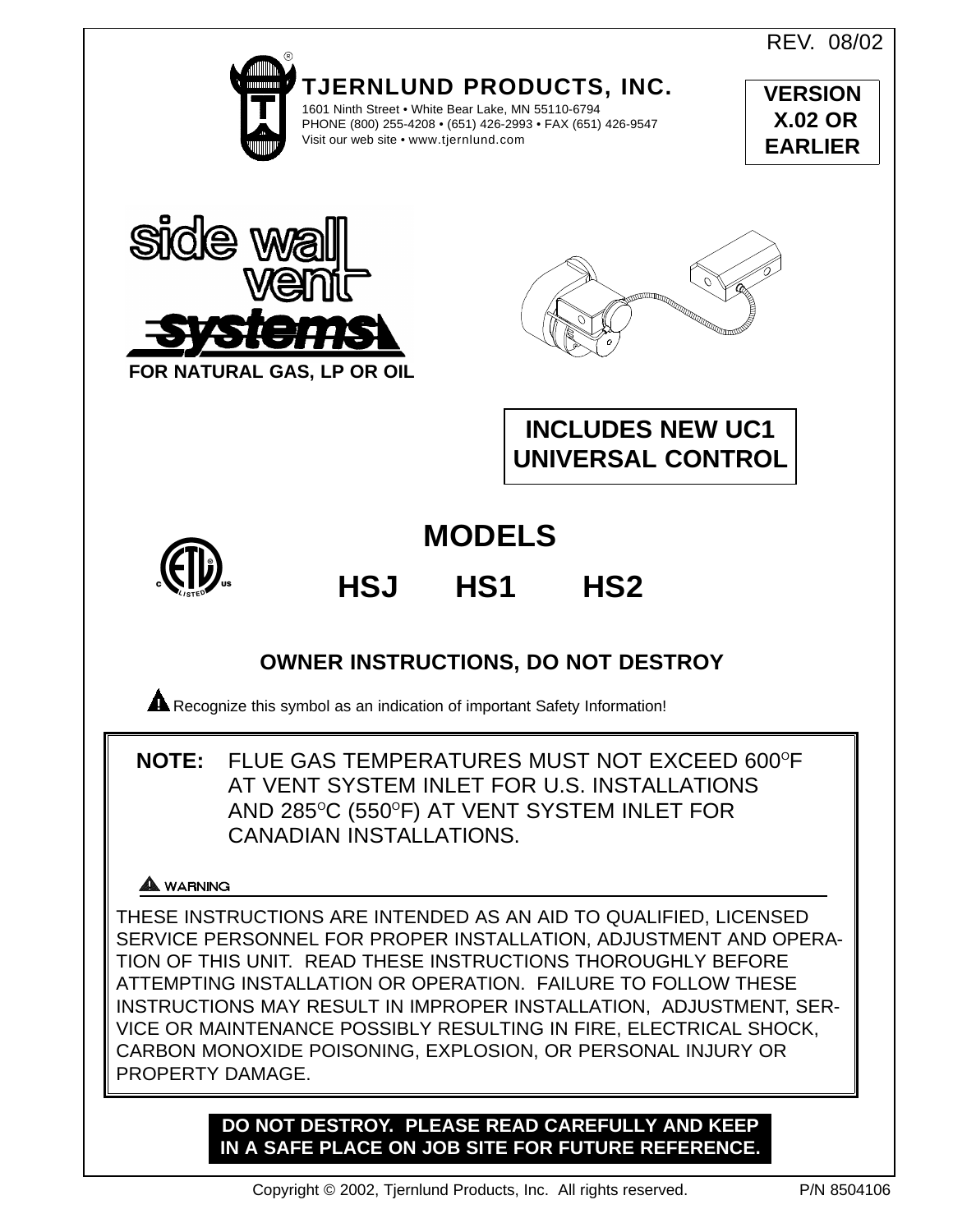Address all correspondence to:

Customer Service • Tjernlund Products, Inc. • 1601 Ninth Street • White Bear Lake, MN 55110-6794

Call us toll free at 800-255-4208, visit our web site @ www.tjernlund.com or email us at fanmail@tjfans.com.

#### **TABLE OF CONTENTS**

|                                                                                             | PAGE(S) |
|---------------------------------------------------------------------------------------------|---------|
| SIZING TABLES AND SPECIFICATIONS <b>CONSCIPTION</b> CONTROLS AND RESEARCH THE RESEARCH OF 2 |         |
|                                                                                             |         |
|                                                                                             |         |
|                                                                                             |         |
|                                                                                             |         |
|                                                                                             |         |
|                                                                                             |         |
|                                                                                             |         |
| INSTALL ATION                                                                               |         |
|                                                                                             |         |
|                                                                                             |         |
|                                                                                             |         |
|                                                                                             |         |
|                                                                                             |         |
|                                                                                             |         |
|                                                                                             |         |
|                                                                                             |         |
| FI FCTRICAL WIRING                                                                          |         |
|                                                                                             |         |
|                                                                                             |         |
|                                                                                             |         |
|                                                                                             | -16     |
|                                                                                             |         |
| MAINTFNANCF                                                                                 |         |
|                                                                                             |         |
|                                                                                             |         |
|                                                                                             |         |

#### **VENTER SPECIFICATIONS**

| <b>MODEL</b><br><b>NUMBER</b> | <b>VENT</b><br><b>PIPE</b><br>DIA. | BTU/HR<br><b>INPUT</b>                                                    | <i><b>MAXIMUM PIPE</b></i><br>LENGTH (FT)<br>AT STACK TEMP |                                     |                                 |          |                   | CFM AT 70°F |            |             |
|-------------------------------|------------------------------------|---------------------------------------------------------------------------|------------------------------------------------------------|-------------------------------------|---------------------------------|----------|-------------------|-------------|------------|-------------|
|                               |                                    |                                                                           | 300°F                                                      | GAS<br><b>FIRED</b><br>400°F        | OIL<br><b>FIRED</b><br>500°F    | 0"<br>SP | .50"<br><b>SP</b> | .75"<br>SP  | 1.0"<br>SP | 1.4"<br>SP. |
| <b>HSJ</b>                    | 4"                                 | 50.000<br>75,000<br>100,000<br>125,000                                    | 100'<br>100'<br>100'<br>35'                                | 100'<br>100'<br>100'<br>23'         | 100'<br>100'<br>-               | 110      | 85                | 67          | 10         |             |
| HS <sub>1</sub>               | 4"<br>6"                           | 150.000<br>200.000<br>250,000<br>300.000<br>150,000<br>200.000            | 100'<br>87'<br>40'<br>4'<br>100'<br>100'                   | 60'<br>57'<br>12'<br>100'<br>100'   | 35'<br>27'<br>-<br>100'<br>100' | 158      | 115               | 95          | 12         |             |
|                               |                                    | 250,000<br>300.000                                                        | 100'<br>30'                                                | 92'                                 |                                 |          |                   |             |            |             |
| HS <sub>2</sub>               | 6"<br>8"                           | 350.000<br>400,000<br>450,000<br>500.000<br>550.000<br>600,000<br>350.000 | 100'<br>100'<br>100<br>100'<br>94'<br>15'<br>100'          | 100'<br>100'<br>100'<br>72'<br>100' | 100'<br>100'<br>67'<br>100'     | 286      | 235               | 215         | 196        | 158         |
|                               |                                    | 400.000<br>450,000<br>500.000<br>550,000<br>600,000                       | 100'<br>100'<br>100'<br>100'<br>67'                        | 100'<br>100'<br>100'                | 100'<br>100'                    |          |                   |             |            | 200204BA    |

#### **HS-SERIES MODEL SELECTION TABLE POWER VENTER DIMENSIONS**

#### **IMPORTANT**

Table footage is based on equivalent vent pipe length. To calculate equivalent vent pipe length, add the straight vent pipe plus 10' for every  $90^\circ$  elbow and 5' for every  $45^\circ$  elbow.

If venting multiple appliances with one Power Venter, the total combined BTU/hr. input of all appliances must be added together to size the Power Venter.





| UNIT DIMENSIONS (IN) |                 |                  |                 |              |  |  |  |
|----------------------|-----------------|------------------|-----------------|--------------|--|--|--|
| <b>MODEL</b>         | (H) HEIGHT      | WIDTH<br>(W)     | (D) DEPTH       | INLET/OUTLET |  |  |  |
| <b>HSJ</b>           | 77/8"           | $10 \frac{1}{4}$ |                 | 4"           |  |  |  |
| HS <sub>1</sub>      | $7 \frac{7}{8}$ | 11 <sup>n</sup>  | 7"              | 4"           |  |  |  |
| HS2                  | $9 \frac{1}{4}$ | $11 \t1/2"$      | $8 \frac{1}{2}$ | 6"           |  |  |  |
|                      |                 |                  |                 | 20010180     |  |  |  |

| <b>MODEL</b>    | <b>MOTOR</b><br><b>VOLTAGE</b> | <b>CONTROL</b><br><b>VOLTAGE</b> | Hz | R.P.M. | <b>WATTS</b> | <b>AMPS</b> | THERMAL<br>PROTEC. |  |
|-----------------|--------------------------------|----------------------------------|----|--------|--------------|-------------|--------------------|--|
| <b>HSJ</b>      | 115                            | 24/115/DRY                       | 60 | 3000   | 95           | 1.26        | <b>YES</b>         |  |
| HS <sub>1</sub> | 115                            | 24/115/DRY                       | 60 | 3000   | 95           | 1.26        | <b>YES</b>         |  |
| HS <sub>2</sub> | 115                            | 24/115/DRY                       | 60 | 3000   | 224          | 1.51        | <b>YES</b>         |  |
|                 | 2001018H                       |                                  |    |        |              |             |                    |  |

The UC1 Universal Control may be interlocked with Dry Contact, 24 VAC or 115 VAC heater control circuits.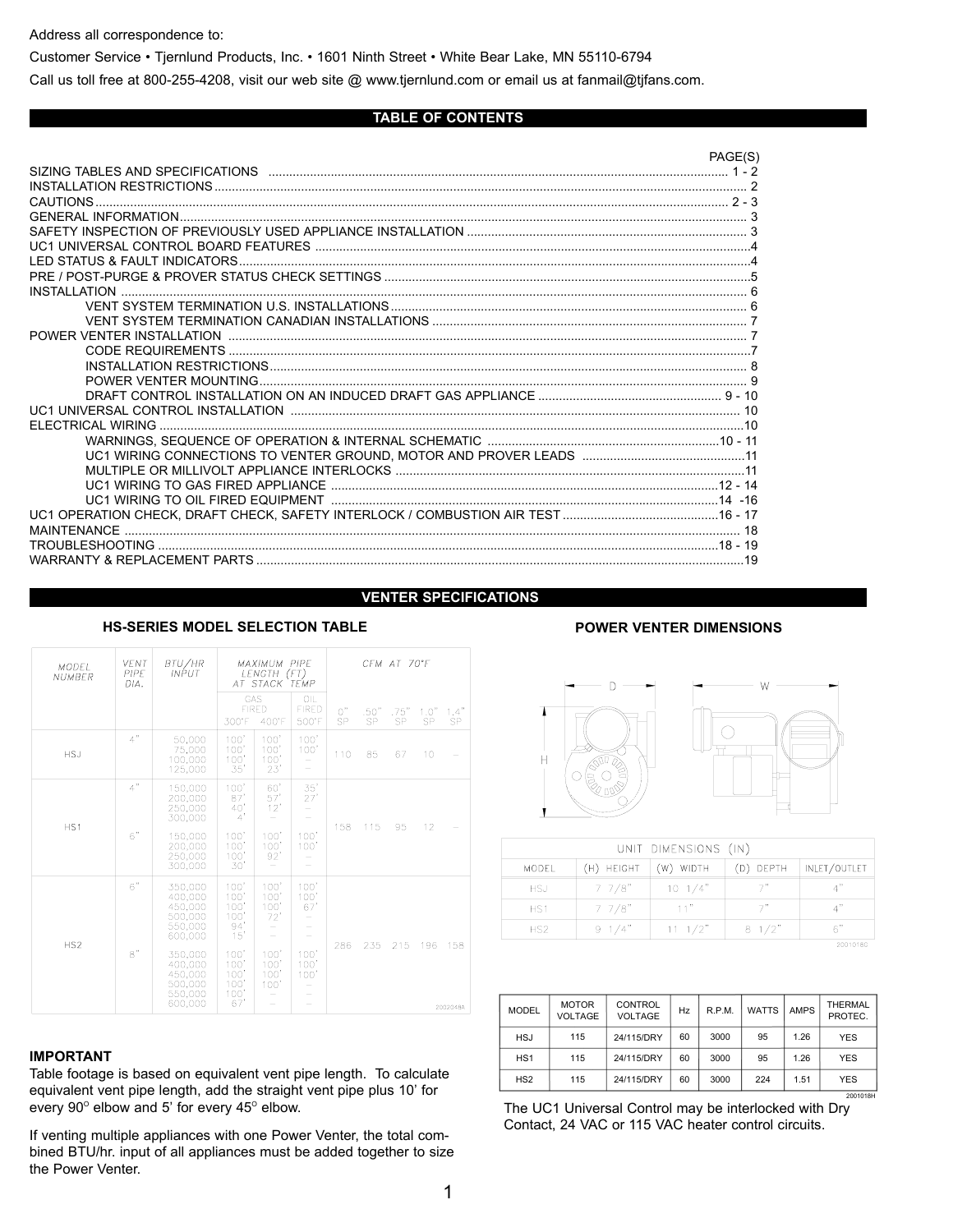#### **UC1 UNIVERSAL CONTROL SPECIFICATIONS**

| <b>POWER</b><br><b>REQUIREMENTS</b>                   | T-BLOCK<br>L/N                         | 120 VAC ±10 %, 50/60 Hz<br>CIRCUIT PROTECTION PROVIDED BY INSTALLER                                                                                                  |
|-------------------------------------------------------|----------------------------------------|----------------------------------------------------------------------------------------------------------------------------------------------------------------------|
|                                                       | XL / XN                                | 150 mA MAX @ 120 VAC, 50/60 Hz<br>CAN ONLY BE CONNECTED TO TJERNLUND-SPECIFIED AUXILIARY DEVICE                                                                      |
| ADD VENTER MOTOR<br>LOAD PLUS 1/2 AMP<br>FOR UC1 LOAD | <b>UC1 CONTROL</b>                     | DURING OPERATION THE CONTROL USES 50 mA MAX @ 120 VAC                                                                                                                |
|                                                       | M & MTR<br>(RELAY K2)                  | MOTOR - 1 H.P. MAX. @ 120 VAC, 50/60 Hz<br>GENERAL PURPOSE - 15A @ 120 VAC, 50/60 Hz                                                                                 |
| <b>EXTERNAL</b><br>POWER SWITCHING<br><b>CAPACITY</b> | <b>T-BLOCK</b><br>3 TO 4<br>(RELAY K1) | MOTOR - 1 H.P. MAX. @ 120 VAC, 50/60 Hz<br>GENERAL PURPOSE - 15A @ 120 VAC, 50/60 Hz<br>PILOT DUTY - 470 VA<br>RESISTIVE - 10A @ 28 VDC                              |
| EXTERNAL<br><b>CALL TRIGGER</b><br><b>METHODS</b>     | <b>T-BLOCK</b><br>A/B<br>$-OR-$        | USER-PROVIDED CONTACT CLOSURE FROM A TO B. SIZE CONTACT CLOSURE TO HANDLE<br>3 mA @ 5 VDC. MOVE RED VOLTAGE JUMPER TO "DRY" LOCATION. DO NOT SUPPLY POWER.           |
|                                                       | <b>24V</b><br>1/2<br>$-OR-$            | USER-PROVIDED 24 VAC AT TERMINALS 1 & 2. $1 =$ CALL HOT, $2 =$ COMMON. CONTROL<br>REQUIRES 5 mA @ 24 VAC TO TRIGGER. MOVE RED VOLTAGE JUMPER TO "24V" LOCATION.      |
|                                                       | 115V<br>1/2                            | USER-PROVIDED 115 VAC AT TERMINALS 1 & 2. $1 =$ CALL LINE, $2 =$ NEUTRAL, CONTROL<br>REQUIRES 1 mA @ 115 VAC TO TRIGGER. MOVE RED VOLTAGE JUMPER TO "115V" LOCATION. |
| J1/J2<br><b>JUMPER</b>                                | J1/J2                                  | USED TO JUMP CALL HOT (24 VAC) OR CALL LINE (115 VAC) FROM TERMINAL 1 TO TERMINAL 3.<br>REMOVE J1-J2 JUMPER IF A DIFFERENT VOLTAGE SOURCE IS PROVIDED TO TERMINAL 3. |
| <b>SAFETY</b><br><b>CIRCUIT</b>                       | P1/P2                                  | CONNECTED TO FAN PROVER.<br>1 mA @ 5 VDC. DO NOT SUPPLY POWER HERE.                                                                                                  |
|                                                       |                                        | D/N 9183006H                                                                                                                                                         |

#### **INSTALLATION RESTRICTIONS**

- 1. This device must be installed by a qualified professional installer in accordance with these instructions. If improperly installed, a hazardous condition such as explosion or carbon monoxide poisoning could result.
- 2. Do not install the Power Venter on incinerators, incinerating toilets, condensing type appliances or solid-fuel burning appliances.
- 3. The Power Venter shall only be installed on Natural Gas, LP or Oil-fired appliances.
- 4. Do not install the Power Venter on an appliance with an automatic valve having a manual opener unless the manual opener has been rendered inoperative or the automatic valve has been replaced with a valve not equipped with a manual opener.
- 5. The Power Venter may only be installed on appliances equipped with a draft hood, draft diverter or barometric draft control.
- 6. The Power Venter shall not be installed where flue gas temperatures exceed 600° F. at Power Venter inlet for U.S. or 285° C  $(550^\circ)$  F) for Canadian installations.

#### **FLUE GAS TEMPERATURE VERIFICATION:**

A) Consult appliance manufacturer for temperature of gases at the appliance outlet after dilution by draft hood, draft diverter or barometric draft control.

#### AND

B) Measure temperature of flue gases at the Power Venter inlet at time of installation. Temperature should be measured after appliance and Power Venter have operated for at least 15 minutes, allowing flue gas temperature to stabilize.

#### **Flue gas temperature at Power Venter inlet must not exceed 600<sup>0</sup> F. for U.S. or 285<sup>0</sup> C (550<sup>0</sup> F) for Canadian installations.**

- 7. The appliance(s) may only be installed on the suction side of Power Venter.
- 8. The UC1 is intended for indoor installation only. Do not mount the UC1 junction box on a heat source that exceeds 140<sup>0</sup>F. Examples of improper mounting surfaces include vent pipe, top of heater casing or any place where radiant or convective heat would cause the junction box temperature to exceed  $140^{\circ}F$  (60 $^{\circ}C$ ).

## A WARNING

Improper installation, adjustment, alterations, service or maintenance can cause injury or property damage. Refer to this manual. For assistance or additional information consult a qualified installer, service agency, gas or oil supplier.

## **CAUTIONS**

## A WARNING

The Power Venter must be installed by a qualified installer in accordance with these instructions and all local codes or in their absence in accordance with the latest edition of The National Fuel Gas Code (ANSI Z223.1/NFPA #54), NFPA # 31 Oil Burning Equipment, the latest edition of the National Electrical Code (NFPA#70) and the Occupational Safety and Health Act (OSHA) when applicable. Canadian installations must comply with The Natural Gas Installation Code (CAN/CGA-B149.1); Propane Installation Code (CAN/CGA-B149.2); Installation Code For Oil Burning Equipment (CAN/CSA-B139). Improper installation can create a hazardous condition such as an explosion, fire, electrical shock or carbon monoxide poisoning resulting in property damage, personal injury or death. "Qualified Installer" shall mean an individual properly trained and licensed in accordance with local codes.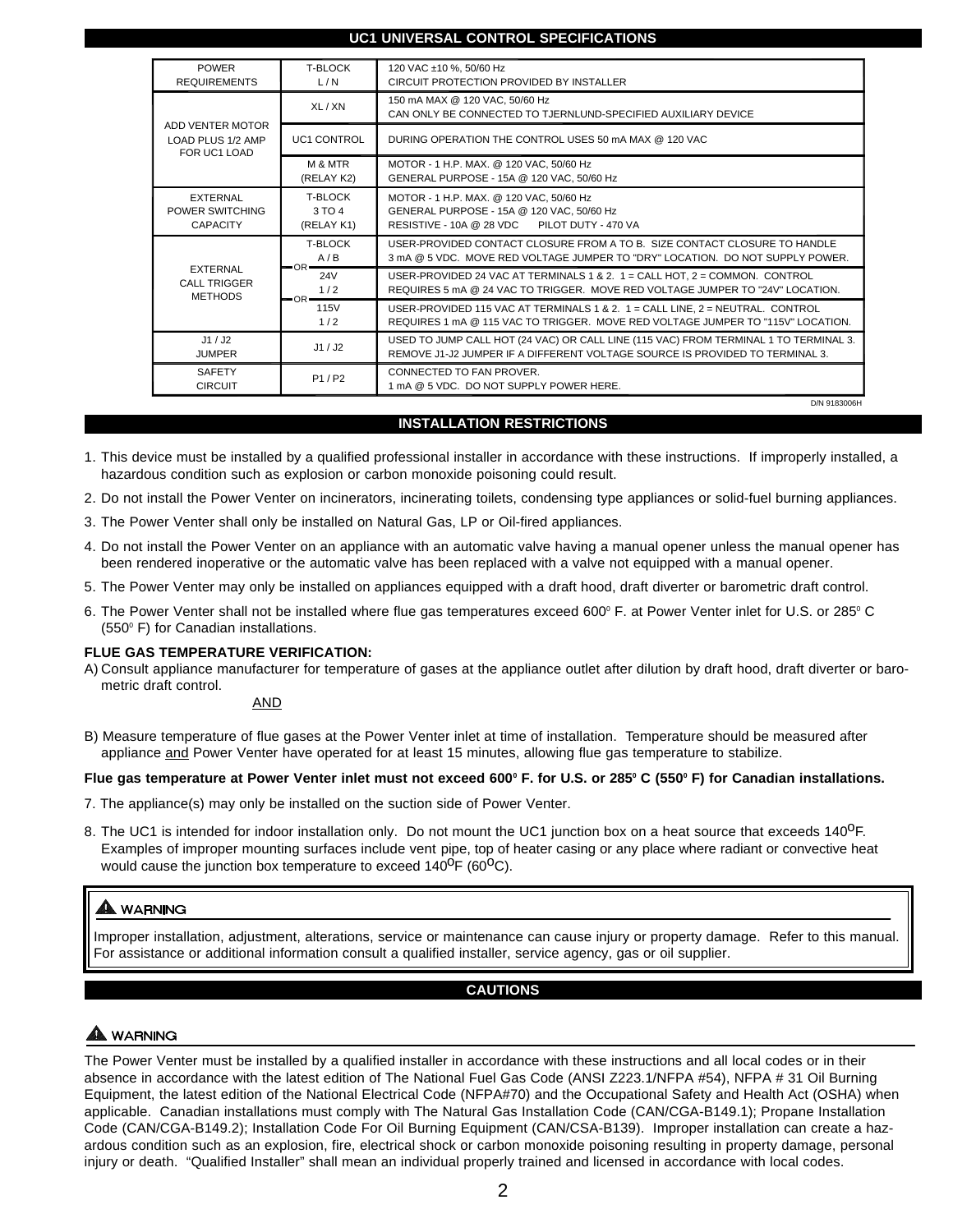Failure to install, maintain and/or operate the Power Venter in accordance with manufacturer's instructions may result in conditions which can produce bodily injury and property damage.

# A WARNING

Disconnect power supply from the UC1 and heating equipment when making wiring connections and servicing the Venter. Failure to do so may result in personal injury and/or equipment damage. LED #5 (RED) should be off with power removed.

- 1. In order to comply with the ETL Listing of the Power Venters the Fan Prover must be wired with the appliance so as to prevent the main burner(s) from firing if the Power Venter malfunctions or the flue is blocked. It is not safe to use the Power Venter as is on millivolt appliances, such as water heaters which employ a combination gas valve/temperature controller, since the Fan Prover can not be wired as described in this booklet. Millivolt appliances require additional interlock controls such as our WHKE kit. See millivolt wiring diagram in this manual for more details.
- 2. Plan the vent system so that Code required distances are maintained from plumbing and wiring.
- 3. The Power Venter **motor shaft must be mounted horizontally** to ensure proper operation of the Fan Proving Switch and prevent motor bearing wear.
- 4. Make certain the power supply is adequate for the fan motor and UC1 requirements. Do not add the Power Venter to a circuit where the total load is unknown.
- 5. The installer must verify that the BTU/hr. input of the appliance does not exceed the recommended input of the Power Venter. See selection table on page 1 of these instructions for sizing information.
- 6. Flue gas temperatures must not exceed 600 $^{\circ}$  F. at the Power Venter inlet for U.S. installations and 285 $^{\circ}$  C (550 $^{\circ}$  F) for Canadian installations. Ambient temperatures surrounding Power Venter must not exceed 40 $^{\circ}$  C (104 $^{\circ}$  F). See "Flue Gas Temperature Verification", on page 2.
- 7. "Safety Inspection Of a Previously Used Appliance", below, must be performed before installation on previously used equipment.

### **GENERAL INFORMATION**

These units have been factory tested and rated in accordance with AMCA standard 210, Test Code for Air Moving Devices.

Each Power Venter and UC1 is electrically factory line tested before shipment.

After opening carton, inspect thoroughly for hidden damage. Wheel should rotate freely. If any damage is found notify freight carrier and your distributor immediately and file a concealed damage claim.

#### **IMPORTANT**

We do not recommend using the model HSJ for oil fired equipment since the small blower wheel is more susceptible to soot buildup. We recommend using the SideShot Series for oil inputs under 1 GPH (142,000 BTU/hr.) firing rates.

#### **\*SAFETY INSPECTION OF A PREVIOUSLY USED APPLIANCE**

#### (Perform prior to Power Venter installation)

The following procedure is intended as a guide to aid in determining that an appliance is properly installed and is in safe condition for continuing use. This procedure is based on central furnace and boiler installations and it should be recognized that generalized procedures cannot anticipate all situations. Accordingly, in some cases deviation from this procedure may be necessary to determine safe operation of the equipment.

- a. This procedure should be performed prior to any attempt at modifications of the appliance or installation of the Venter.
- b. If it is determined there is a condition which could result in an unsafe operation, the appliance should be shut off and the owner advised of the unsafe condition.

The following steps should be followed in making the safety inspection:

- 1. Visually inspect the venting system and determine there is no blockage or restriction, leakage, corrosion or other deficiencies which could cause an unsafe condition.
- 2a. Oil Installations: Inspect burner and primary control for proper operation.
- 2b. Gas Installations: Conduct a gas leakage test of the appliance piping and control system downstream of the shutoff valve in the supply line to the appliance.

Inspect burners and cross overs for blockage and corrosion.

- 3. Applicable only to furnaces: Inspect heat exchanger for cracks, openings or excessive corrosion. Check both the limit control and fan control for proper operation.
- 4. Applicable only to boilers: Inspect for evidence of water or combustion product leaks. Determine that the water pumps are in operating condition. Test low water cutoffs, automatic feed controls, pressure and temperature limit controls and relief valves in accordance with the manufacturer's recommendations to determine that they are in operating order.

\* Excerpts from the National Fuel Gas Code (ANSI Z223.1/NFPA #54), Appendix H.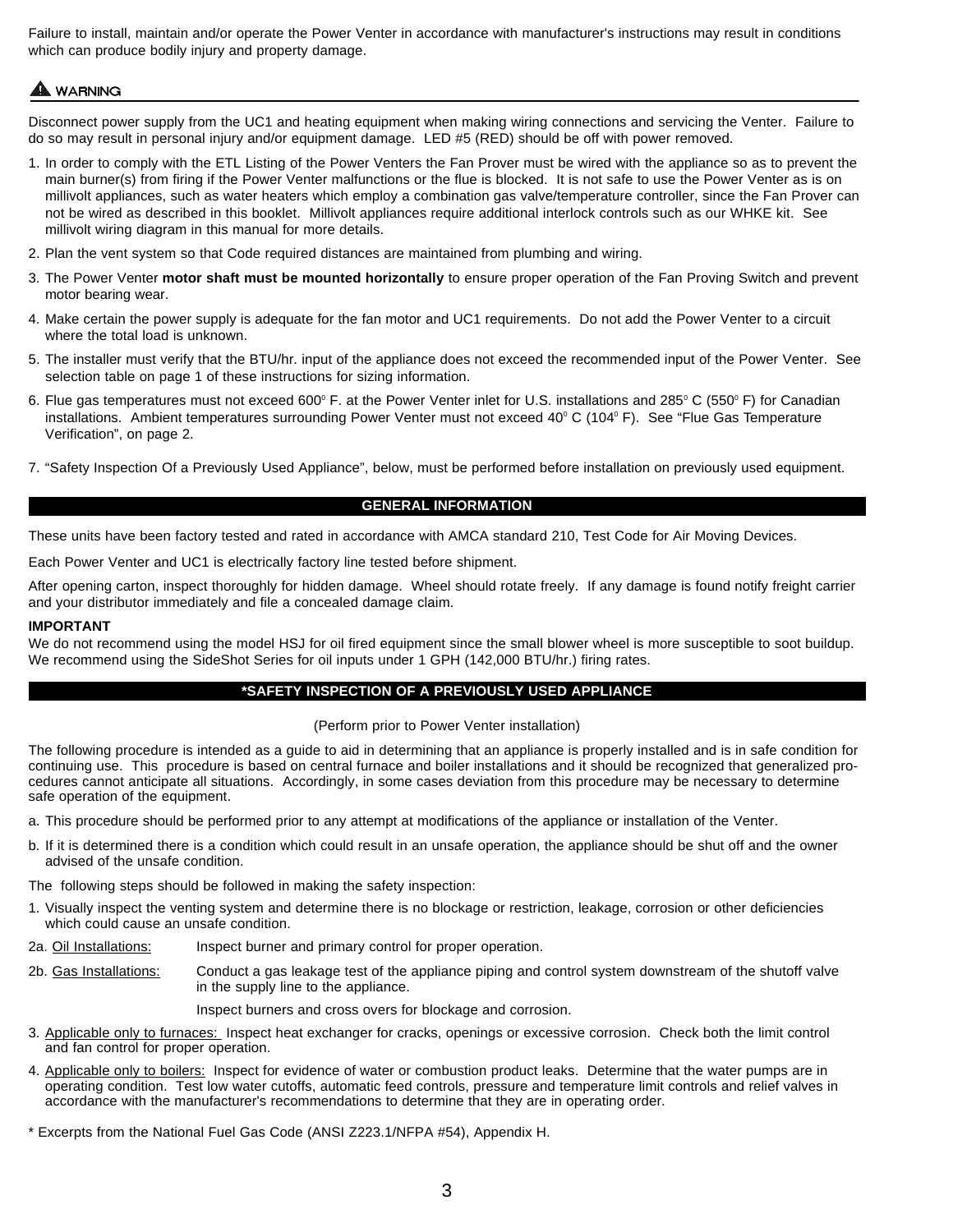#### **UC1 UNIVERSAL CONTROL BOARD FEATURES**



A 15 Amp circuit breaker is recommended.

#### **LED STATUS & FAULT INDICATORS**

## **LED INDICATOR LIGHTS**

- LED #1 (Amber) Appliance call for heat.
- LED #2 (Green) Safety circuit through P1 & P2 (Venter Fan Prover) is verified "Open" upon start-up. Burner circuit is energized with contact closure from terminal 3 to 4. Also verifies Venter prover is closed during run cycle.
- LED #3 (Green) Power switched to Venter motor from L to MTR & M.
- LED #4 (Red) Status indicator.
- LED #5 (Red) 115 VAC power supplied to board. Also used as status indicator.

#### **LED INDICATOR LIGHT STATUS & FAULTS**

LED #4 & #5 Flashing Alternately = Prover start up fault. Venter Prover contacts "Closed" across P1 & P2 upon appliance call before Venter is turned on. Prover status check **must** be activated, see page 5. LED  $#4 \& #5$  Flashing in Unison = Fan Prover circuit is "Open" longer than 60 seconds on start-up or 10 seconds during run cycle. Venter Prover contacts are not staying "Closed" across P1 & P2 safety circuit. LED #4 Flashing & #5 on Continuous = System in Pre-Purge. (Pre-Purge options 0, 15, 30, 60 seconds) LED #5 Flashing & #4 on Continuous = System in Post-Purge. (Post-Purge options 0, 30 seconds or 1, 2, 4, 8, 16 minutes) **IMPORTANT:** To reset faults, verify fault by checking the LEDs and then remove call for heat.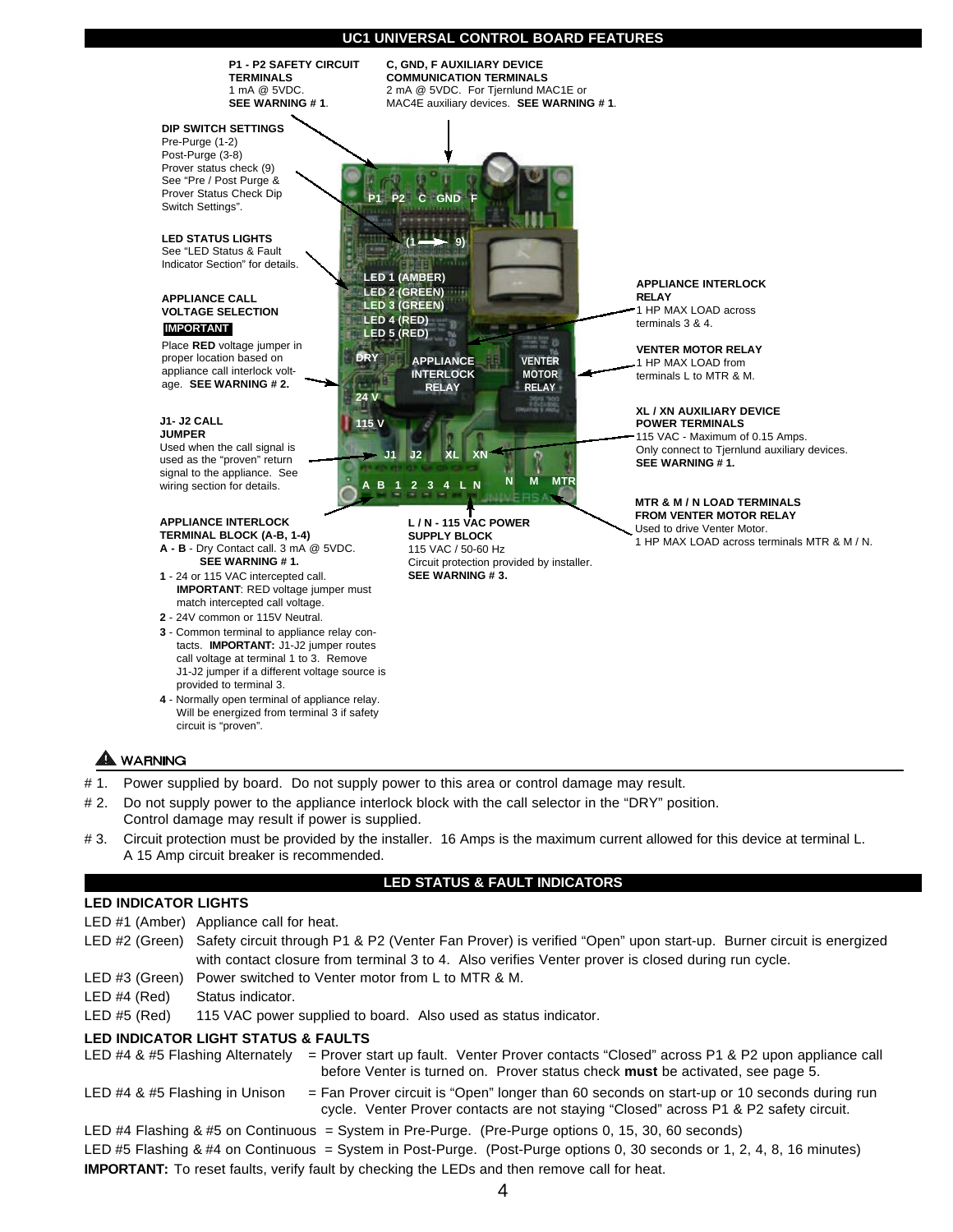#### **PRE / POST PURGE AND PROVER STATUS CHECK DIP SWITCH SETTINGS**

## **WARNING**

Remove power to UC1 and heating equipment when installing, servicing or changing dip switch settings. Failure to do so may result in personal injury and/or equipment damage. LED #5 (RED) should not be on if 115 VAC supply power is removed from the control.

#### **Pre-purge**

Used for a Venter with longer vent runs to get draft fully established throughout the vent system prior to burner ignition. Also beneficial for negative pressure prone environments. **IMPORTANT**: Pre-purge settings must be shorter than primary control lockout time unless wired prior to primary control (i.e. aquastat / thermostat).

### **Post-purge**

A Venter post-purge has been factory set at 2 minutes. Confirm that dip switch #5 is in the up or "on" position. Oil fired equipment requires that the post-purge be long enough to eliminate post cycle nozzle drip odor. A longer post-purge may be necessary for longer vent runs or high heat retention, refractory lined combustion chambers. A shorter post-purge may be desired for gas installations or when using the UC1 to control a combustion air In-Forcer.

### **DIP SWITCH NUMBERING**

**PRE-PURGE SETTINGS PRE-PURGE SETTINGS**



**ON**

**ON**



Prover Status Check Activated

 $\Box$ 





**POST-PURGE SETTINGS**



 $\mathsf{h}$ 

ol









#### **P1 & P2 FAN PROVER SAFETY CIRCUIT "OPEN" UPON APPLIANCE CALL**

b 0

Prover Status Check Activated

9

囗

The Prover Status Check is activated from the factory. When activated the UC1 Universal Control checks across P1 & P2 safety circuit (Venter Fan Prover) to verify that the Fan Prover switch is "Open" upon a call for heat and not stuck "Closed". **IMPORTANT: This must always be in the down "Activated" position when side wall venting.**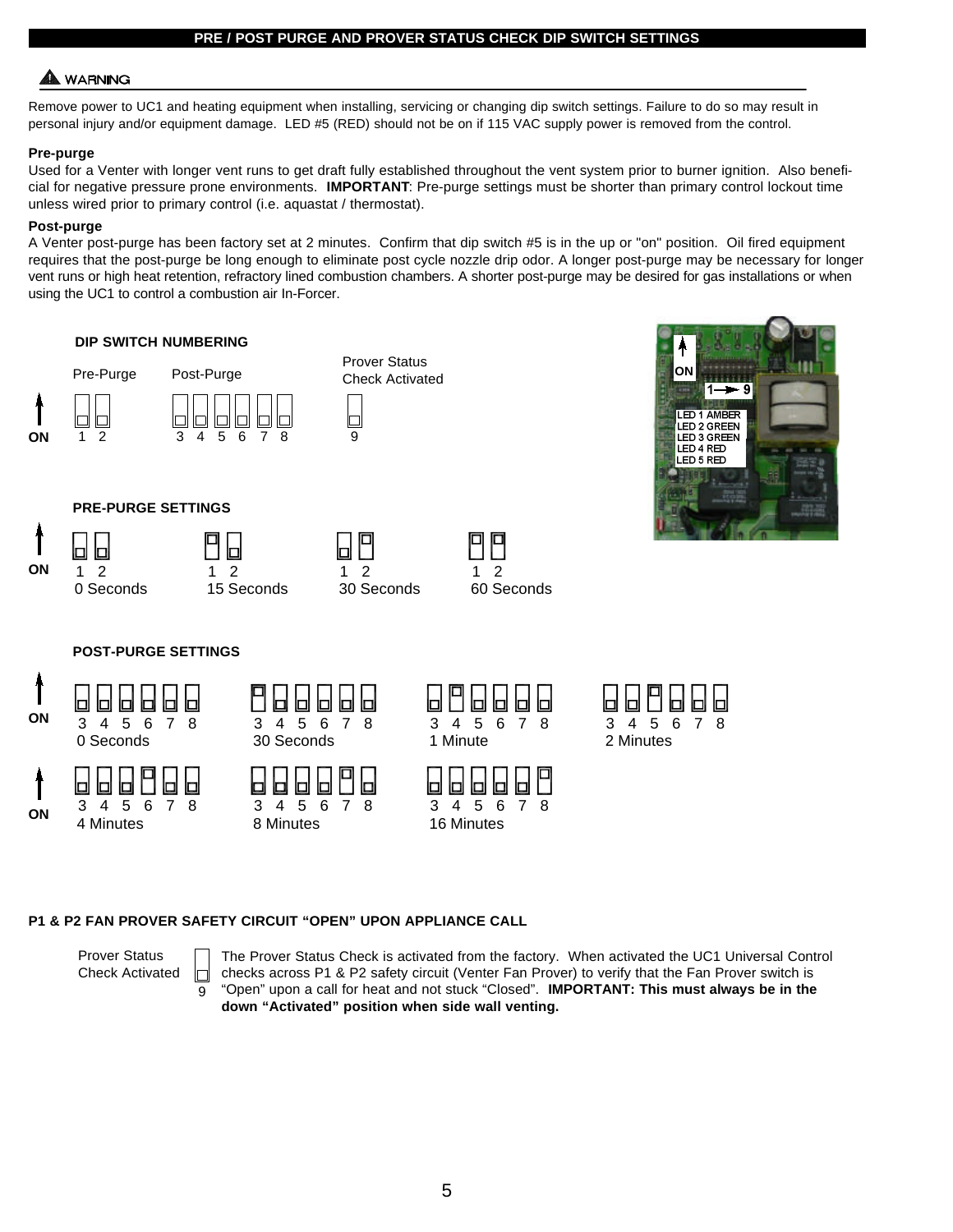#### **INSTALLATION**

#### **VENT SYSTEM TERMINATION**

Before installing Power Venter determine location of vent system termination.

#### **TOOLS REQUIRED**

- 
- 

• Saber Saw or Cement Drill • Drill • Drill • 1/8" and 1/4" Drill Bits<br>• Wood or Masonry Chisel • Blade Screwdriver or 1/4" Nut Driver • Wire Cutter/Stripper • Blade Screwdriver or 1/4" Nut Driver

- 
- 

### **WARNING**

For oil installations do not terminate HS-Series Power Venters on vinyl siding because temperatures can easily exceed 150°F. The SideShot® is the only Tjernlund Power Venter recommended for termination on vinyl siding when using oil.

**NOTE:** Termination of a Side Wall Vent System with a device other than the Tjernlund VH1 Series Vent Hood could affect system performance and result in a possible safety hazard. Consult Vent Hood instructions for complete installation details.

#### **VENT HOOD TERMINATION CODE REQUIREMENTS FOR U.S. INSTALLATIONS**

#### **If possible, locate the Vent Hood on a wall that does not face the direction of prevailing winds. This will diminish the possibility of appliance interruption during periods of extreme winds and prevent oil odors caused by backdrafts.**

If possible, locate the Vent Hood no closer than 3 feet from an inside corner of an L-shaped structure.

Terminate the vent system so that proper minimum clearances are maintained as cited in the latest edition of the National Fuel Gas Code (NFPA # 54) and the latest edition of NFPA #211, or as follows:

- Not be less than 7 feet above grade when located adjacent to public walk ways.
- At least 3 feet above any forced air inlet located within 10 feet.
- At least 4 feet below, 4 feet horizontally from or 1 foot above any door, window or gravity air inlet into any building.
- At least 12 inches above grade.
- So that the flue gases are not directed so as to jeopardize people, overheat combustible structures or enter buildings, and
- Not less than 2 feet from an adjacent building.

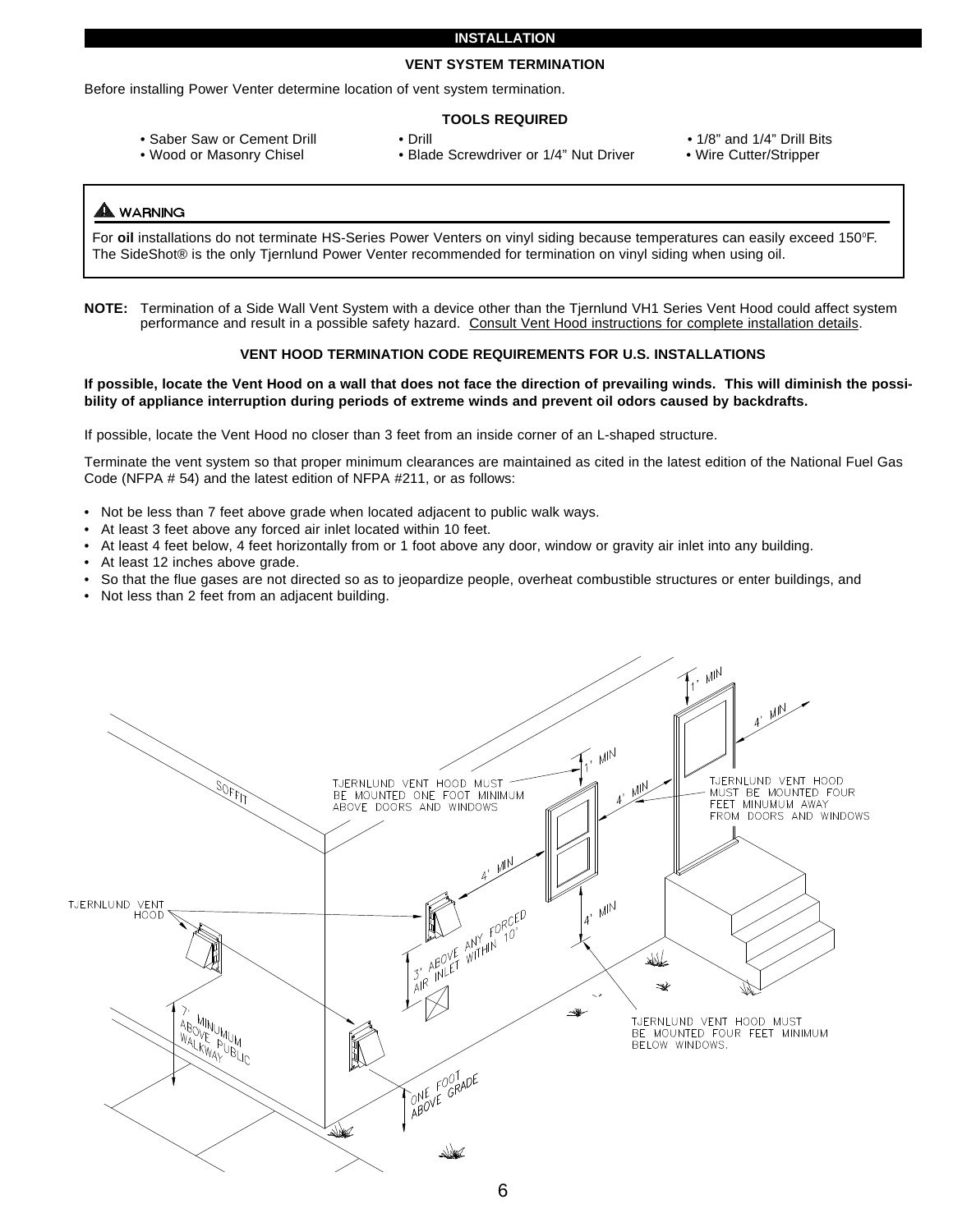## **VENT HOOD TERMINATION CODE REQUIREMENTS FOR CANADIAN INSTALLATIONS**

#### **If possible, locate the Vent Hood on a wall that does not face the direction of prevailing winds. This will diminish the**  possibility of appliance interruption during periods of extreme winds and prevent oil odors caused by backdrafts.

- A venting system shall not terminate underneath a veranda, porch, or deck, or above a paved sidewalk or a paved driveway that is located between two buildings, and that serves both buildings.
- The exit terminals of mechanical draft systems shall not be less than 2.13m (7ft) above grade when located adjacent to a paved sidewalk or driveway.
- A venting system shall not direct flue gases towards brickwork, siding, or other construction, in such a manner that may cause damage from heat or condensate from the flue gases.
- A vent system shall not direct flue gases so as to jeopardize people, overheat combustible structures, or enter buildings.

A venting system shall not terminate within 1.8 m (6ft) of the following:

- A window, door or mechanical air supply inlet of any building, including soffit openings
- A gas service regulator vent outlet
- A combustion air inlet
- A property line
- A direction facing combustible materials or openings of surrounding buildings

A venting system shall not terminate within 1m (3ft) of the following:

- Above a gas meter/regulator assembly within 1m (3ft) horizontally of the vertical centreline of the regulator
- A oil tank or an oil tankfill inlet
- The inside corner of an L-shaped structure

#### A venting system shall not terminate within .3m (1ft) of the following:

• Above grade level or any surface that may support snow, ice, or debris



#### **VERIFY POWER VENTER MODEL SELECTION USING TABLES ON PAGE 1.**

#### **CODE REQUIREMENTS**

All Power Venter installations must follow the appropriate U.S. or Canadian requirements listed under the Installation Restrictions and Cautions of this manual.

- All portions of the vent system under positive pressure during operation (on the outlet side of Power Venter) shall be designed and installed so as to prevent leakage of flue or vent gases into the building.
- All appliances must enter the vent system on the inlet side of the Power Venter.
- Provision shall be made to interlock the appliance(s) to prevent the flow of gas to the main burners when the draft system is not performing so as to satisfy the operating requirements of the equipment for safe performance. See "Electrical Wiring" section of this manual for details.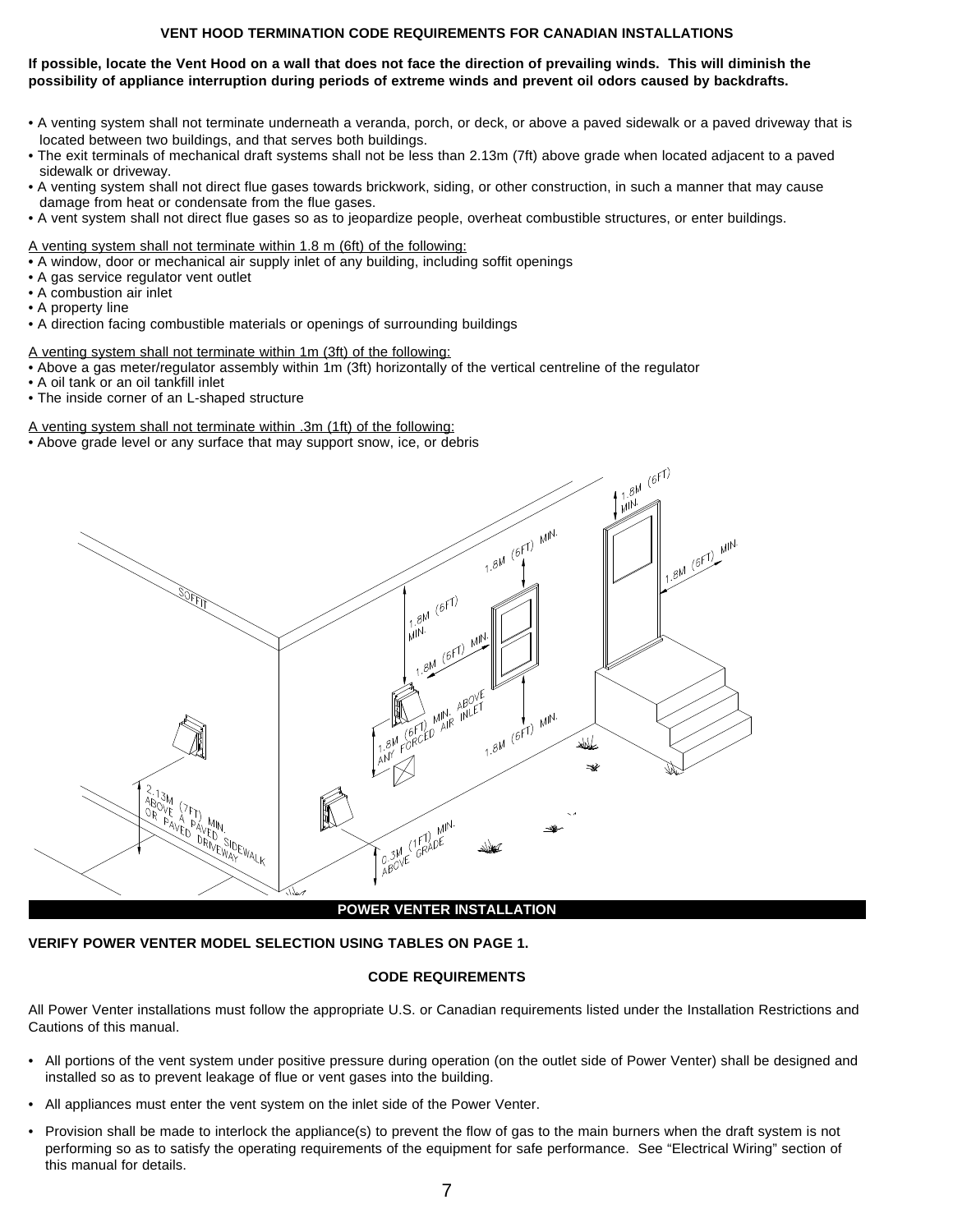### **INSTALLATION RESTRICTIONS**

DIAGRAM A

- 1. Power Venter must be installed as close as possible to the termination of the vent system to obtain optimal appliance efficiency and to prevent flue gas leakage, (See Diagram A).
- 2. The Power Venter may be mounted in any position as long as the shaft of the motor remains horizontal, to prevent motor bearing wear and to ensure proper Fan Proving Switch operation, (See Diagram B).





- 3. The Power Venter housing is single wall. A 6" (15.2 CM) clearance to combustibles must be maintained for gas and 18" (45.7 CM) clearance for oil applications, (See Diagram C). If the appliance name plate specifies a vent connector clearance greater than 6 inches, the greater clearance must be used. Verify these clearances are in compliance with all local codes.
- **NOTE:** Clearance to combustibles may be reduced. Please refer to Clearance Table VI in NFPA #54 or your local code authority.
- 4. Vent pipe transitions, where necessary, must be gradually tapered, (See Diagram D).





- DIAGRAM D
- 5. Power Venter to vent pipe connections and all joints on the outlet side of the Power Venter must be sealed with high-temperature silicone sealant or aluminum vent pipe tape to prevent flue gas leakage, (See Diagram E).
- 6. Oil installations require the use of a barometric draft control. Draft control must be installed between the appliance outlet and the Power Venter inlet, (See Diagram E). Oil installations should use the same diameter pipe on the inlet and discharge side of the Power Venter.
- 7. Allow for a minimum straight section of pipe equal to 3 times the diameter of the vent pipe being used when installing elbows on the discharge side of the Power Venter. For example, if using 4" pipe, allow for 12" of straight pipe before using an elbow, (See Diagram F).

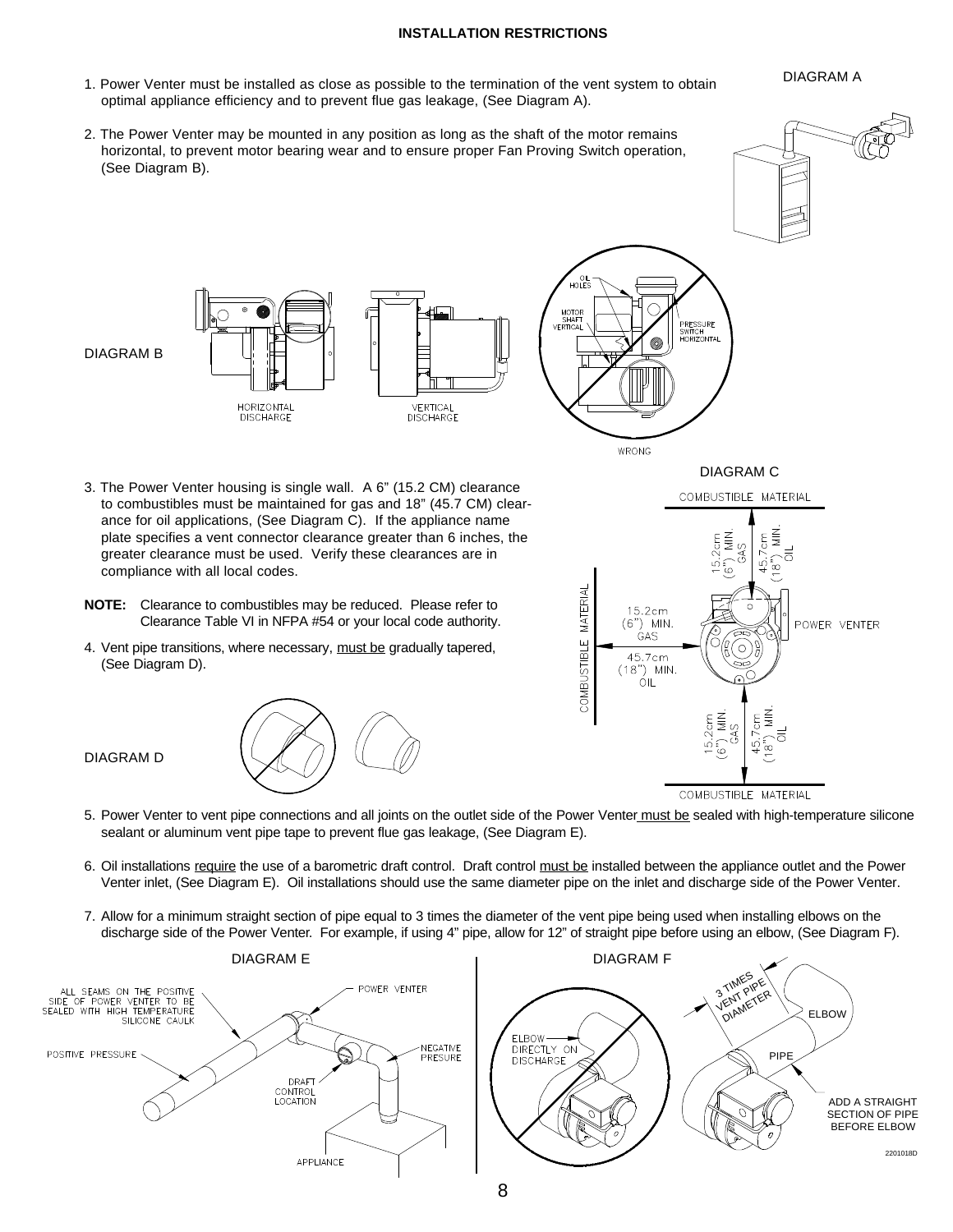#### **POWER VENTER MOUNTING**

- 1. Slide the outlet of the Power Venter over the inner sleeve of the Vent Hood and connect them together using a tapered transition fitting if necessary, (See Diagram G). If you are unable to make a direct connection to the Vent Hood, vent pipe may be installed between the Power Venter and Vent Hood. However, all vent pipe connections after the Power Venter must be sealed with high temperature silicone caulk or aluminum vent pipe tape to prevent flue gas leakage, (See Diagram E).
- 2. To facilitate installation and reduce vibration we have included 2 mounting brackets, 2 rubber isolaters and 2 rubber grommets. One of the brackets may be used temporarily as a "third hand" while positioning it for permanent installation.
- 3. When installing the Power Venter for horizontal mount, install one of the brackets to the electrical box using the nut/screw provided. Install the other to the damper rod as shown below. When installing the Power Venter for vertical mount, only one bracket is needed. This bracket should be mounted to the motor as shown below. Temporarily support the Power Venter using wire or a ladder and assemble the mounting brackets, (See Diagram H).



- 4. Verify required vent pipe diameter from "HS-Series Model Selection" on page 1. Verify that a full sized barometric control has been installed on appliances not equipped with a draft hood or draft diverter.
- 5. Install properly sized vent pipe sections from Power Venter inlet to appliance outlet avoiding elbows wherever possible, using only tapered transitions. In most cases a reduction in vent pipe diameter from that of the appliance flue outlet will be necessary.
- 6. Using four holes as guides, attach vent pipe to Power Venter inlet collar using sheet metal screws.
- 7. Support vent pipe in accordance with vent pipe manufacturer's instructions.
- 8. All necessary vent pipe connections after the Power Venter will be under positive pressure during operation. These connections must be sealed with high-temperature silicone sealant or aluminum vent pipe tape supplied by the installer, (See Diagram E).

#### **POWER VENTER ON INDUCED DRAFT GAS APPLIANCES**

When installing the Power Venter on induced draft gas appliances, a barometric draft control must be added. The draft control provides pressure relief to neutralize over-drafting and allows a means of draft adjustment for optimum burner efficiency. By adjusting the draft control and Power Venter damper the installer can obtain the appliance manufacturer's recommended draft setting.

Install the vent pipe and draft control as shown in the diagrams below. The draft control should connect to a tee off of the appliance flue outlet. The Power Venter may only be used with appliances capable of being chimney vented. It is not suitable for use on highefficiency, condensing models.

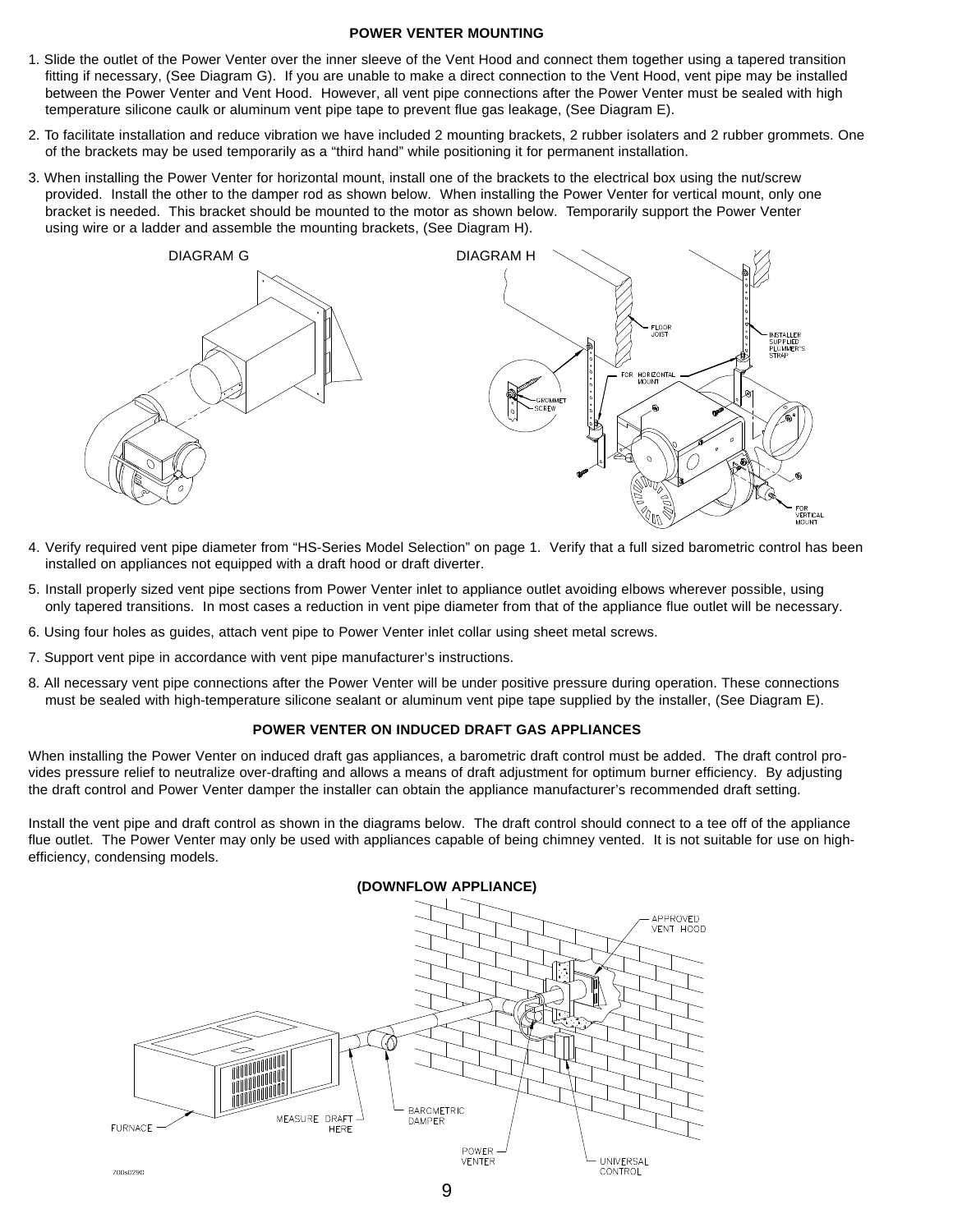## **(UPFLOW APPLIANCE)**



#### **UC1 UNIVERSAL CONTROL INSTALLATION AND MOUNTING**

The UC1 has a 2 foot whip that contains a ground lead and the leads to power the Venter motor and connect to the Fan Prover. If it is desirable to mount the UC1 more than 2 feet from the Venter an additional electrical junction box and appropriate length of conduit will be necessary. Any added wire should be 14 gauge and a pig tail should be added to each ground wire connection so that each electrical junction box is grounded.

Do not mount the UC1 junction box on a heat source that exceeds  $140^{\circ}F (60^{\circ}C)$ . Examples of improper mounting surfaces include vent pipe, top of heater casing or any place where radiant or convective heat would cause the junction box temperature to exceed 140<sup>0</sup>F.

The UC1 is intended for indoor installation only.

Using the key hole slots on the back of the UC1 junction box as a template, mark 4 holes on the mounting surface, drill pilot holes if necessary, and secure junction box using provided screws.

#### **ELECTRICAL WIRING**

## WARNING

All wiring from the UC1 to the appliance must be appropriate Class 1 wiring as follows: installed in rigid metal conduit, intermediate metal conduit, rigid non-metallic conduit, electrical metallic tubing, Type MI Cable, Type MC Cable, or be otherwise suitably protected from physical damage.

#### **SEQUENCE OF OPERATION WITH UC1 UNIVERSAL CONTROL AND 24 VAC OR 115 VAC HEATER CONTROL CIRCUIT:**

Control signal from thermostat, aquastat, primary control or gas valve is intercepted and routed to terminal "1" on UC1 terminal strip. When terminal "1" is energized with either 24 VAC or 115 VAC, the Venter motor is energized. After draft is established, the Fan Proving Switch closes within 5 to 10 seconds energizing terminal "4", which completes the circuit allowing burner to fire. **NOTE:** If a Venter pre-purge is selected, the burner will not fire until the pre-purge time is finished. The Venter will continue to run after the burner has finished firing for the set post-purge time cycle. The UC1 is set for a 2 minute post-purge time period from the factory. See "Pre / Post-Purge Settings" on page 5 for details.

**The "1" input terminal on the UC1 can accept either a 24 VAC or 115 VAC control signal. IMPORTANT:** The RED voltage jumper must be positioned based on appliance interlock voltage. For most furnace applications it may be easier to interlock with the 24 VAC thermostat circuit. For most boiler applications it may be easiest to interlock with the 115 VAC aquastat or primary control circuit to the burner motor. Choose the interlock method that best fits your application. If using the "DRY" contact activation method, use terminals A & B on UC1 control and position the RED voltage jumper tab in the "DRY" position. See millivolt appliance interlock diagram for further information.

The steps listed under each diagram are intended as a supplement to the diagram. Wiring colors or designations may vary by manufacturer. If you are unable to wire the UC1 as outlined in these instructions, call Tjernlund's Customer Service Department toll free at 1-800-255-4208 for assistance.

**IMPORTANT:** To reset faults, verify fault by checking the LEDs and then remove call for heat.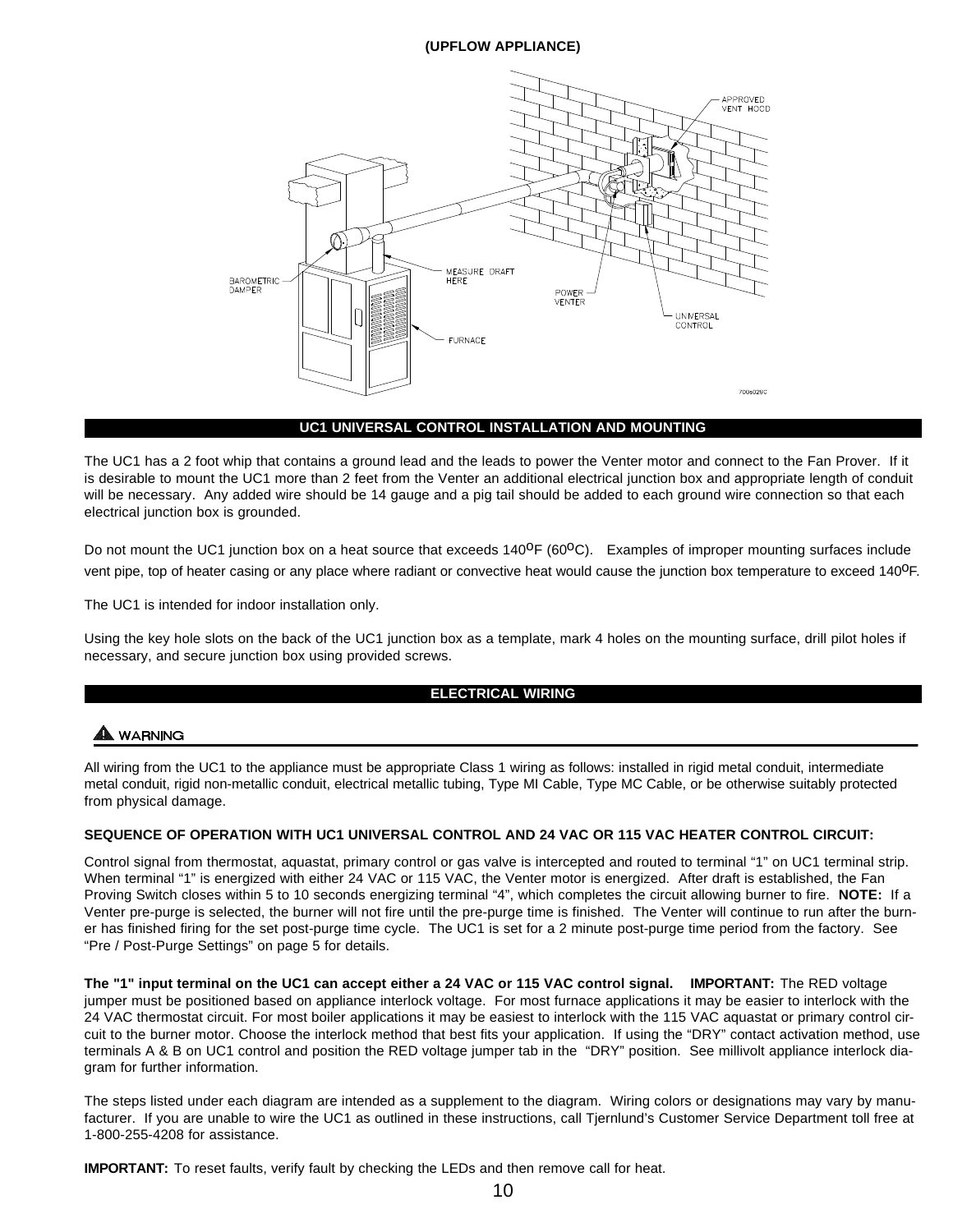#### **UC1 UNIVERSAL CONTROL WIRING SCHEMATIC**

The Ground lead, Venter motor and Fan Prover leads are factory connected to the UC1 circuit board. Venter Ground, motor and Fan Prover wiring connections are made at the free end of the 2 foot whip in HS-Series junction box.



**WARNING:** Disconnect power supply from the UC1 and heating equipment when making wiring connections and servicing the Venter. Failure to do so may result in personal injury and/or equipment damage. LED #5 (RED) should be off with power removed.



#### **WIRING CONNECTIONS FROM UC1 UNIVERSAL CONTROL MADE IN HS-SERIES JUNCTION BOX**

- 1. Connect ground from UC1 whip to grounding stud in Venter.
- 2. Connect Black and White leads from UC1 whip to Venter motor leads.
- 3. Connect Blue and Yellow leads from UC1 whip to Fan Prover switch terminals in Venter. Yellow lead should be on switch terminal closest to Venter junction box wall.
- 4. Insert provided hole plug in HS-Series junction box in opening opposite UC1 whip.

#### **MULTIPLE APPLIANCE INTERLOCKS**

To interlock with one additional 24/115 VAC heater add the MAC1E. It is a stripped down auxiliary board version of the UC1 and is powered by and communicates with the UC1 through a factory wired whip.

To interlock more than two 24/115 VAC heaters, add the MAC4E for a total of up to 5 heaters. It is powered by and communicates with the UC1 through a factory wired whip.

To interlock a millivolt water heater and a 24/115 VAC furnace or boiler, add the WHKE and MAC1E.

#### **MILLIVOLT INSTALLATIONS**

Each millivolt appliance interlocked with the UC1 must have its own WHKE kit installed. The WHKE Gas Pressure Switch actuates the Venter through the A - B Dry contacts. The Linear Limit switch disables the heater in the event of a venting malfunction. **IMPORTANT**: Each millivolt appliance interlocked with the UC1 must have its own Linear Limit spill switch.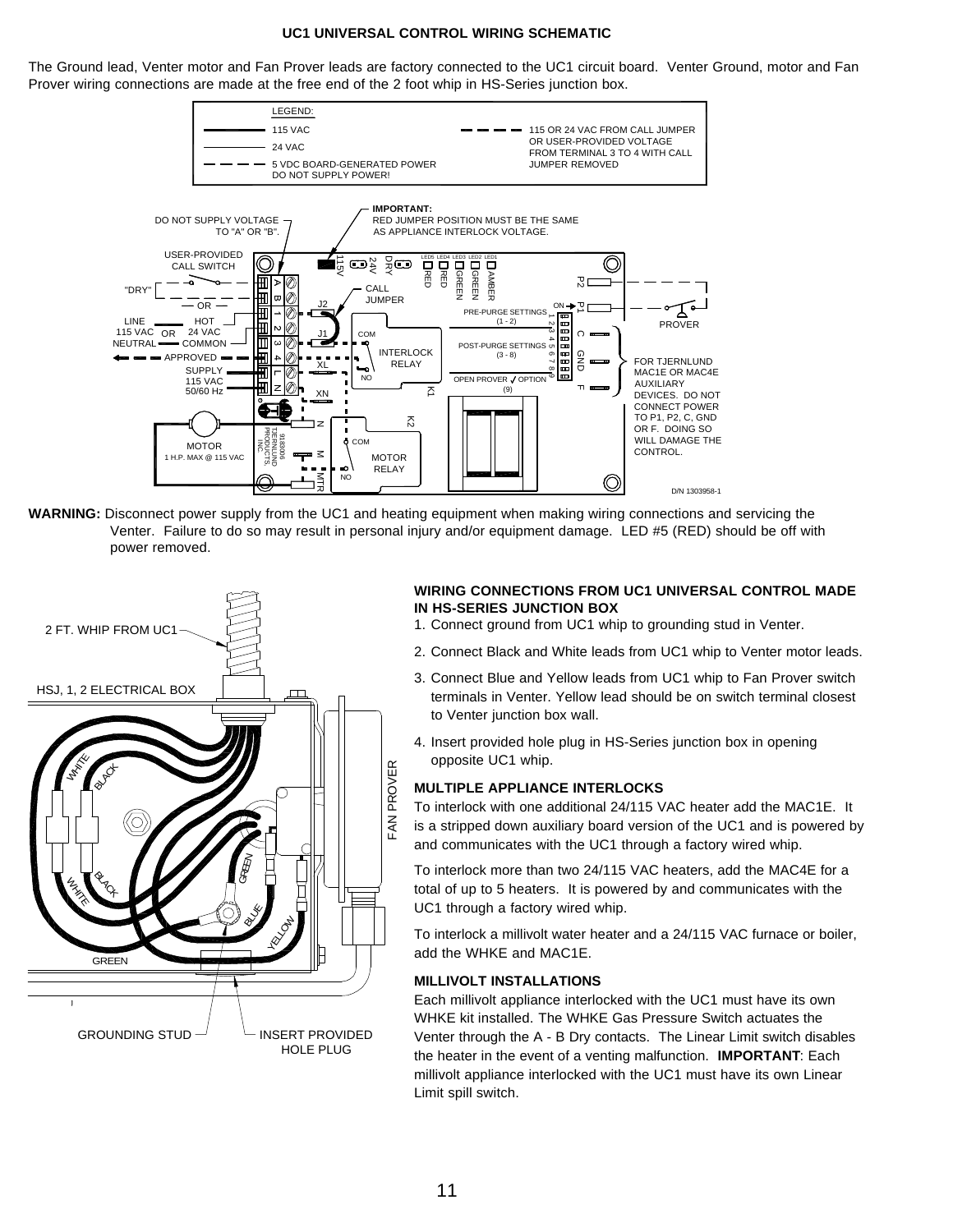## **UC1 UNIVERSAL CONTROL CONNECTED WITH A 24 VAC ELECTRONIC IGNITION MODULE**



- 1. Remove the wire on MV at gas valve and connect it on #1 on UC1 terminal block.
- 2. Connect #2 on UC1 terminal block to MV/PV.
- 3. Connect #4 on UC1 terminal block to MV on gas valve.
- 4. Make sure RED voltage jumper on UC1 is on 24V.
- 5. Connect 115 VAC supply voltage to L & N terminals on UC1. Crimp Ground wire to grounding spade terminal in UC1. Important: Installer must supply overload and disconnect protection.
- 6. If not previously completed, connect ground from UC1 whip to grounding stud in Venter. Connect Black and White leads from UC1 whip to Venter motor leads. Connect Blue and Yellow leads from UC1 whip to Fan Prover switch terminals in Venter. Yellow lead should be on switch terminal closest to Venter junction box wall.

## **UC1 UNIVERSAL CONTROL CONNECTED WITH A 24 OR 115 VAC STANDING PILOT**



- 1. Remove the wire on TH or HOT of gas valve and connect it on #1 on UC1 terminal block.
- 2. Connect #2 on UC1 terminal block to TR or Common.
- 3. Connect #4 on UC1 terminal block to TH or HOT on gas valve.
- 4. Make sure RED voltage jumper on UC1 is on 24V or 115V depending on control voltage.
- 5. Connect 115 VAC supply voltage to L & N terminals on UC1. Crimp Ground wire to grounding spade terminal in UC1. Important: Installer must supply overload and disconnect protection.
- 6. If not previously completed, connect ground from UC1 whip to grounding stud in Venter. Connect Black and White leads from UC1 whip to Venter motor leads. Connect Blue and Yellow leads from UC1 whip to Fan Prover switch terminals in Venter. Yellow lead should be on switch terminal closest to Venter junction box wall.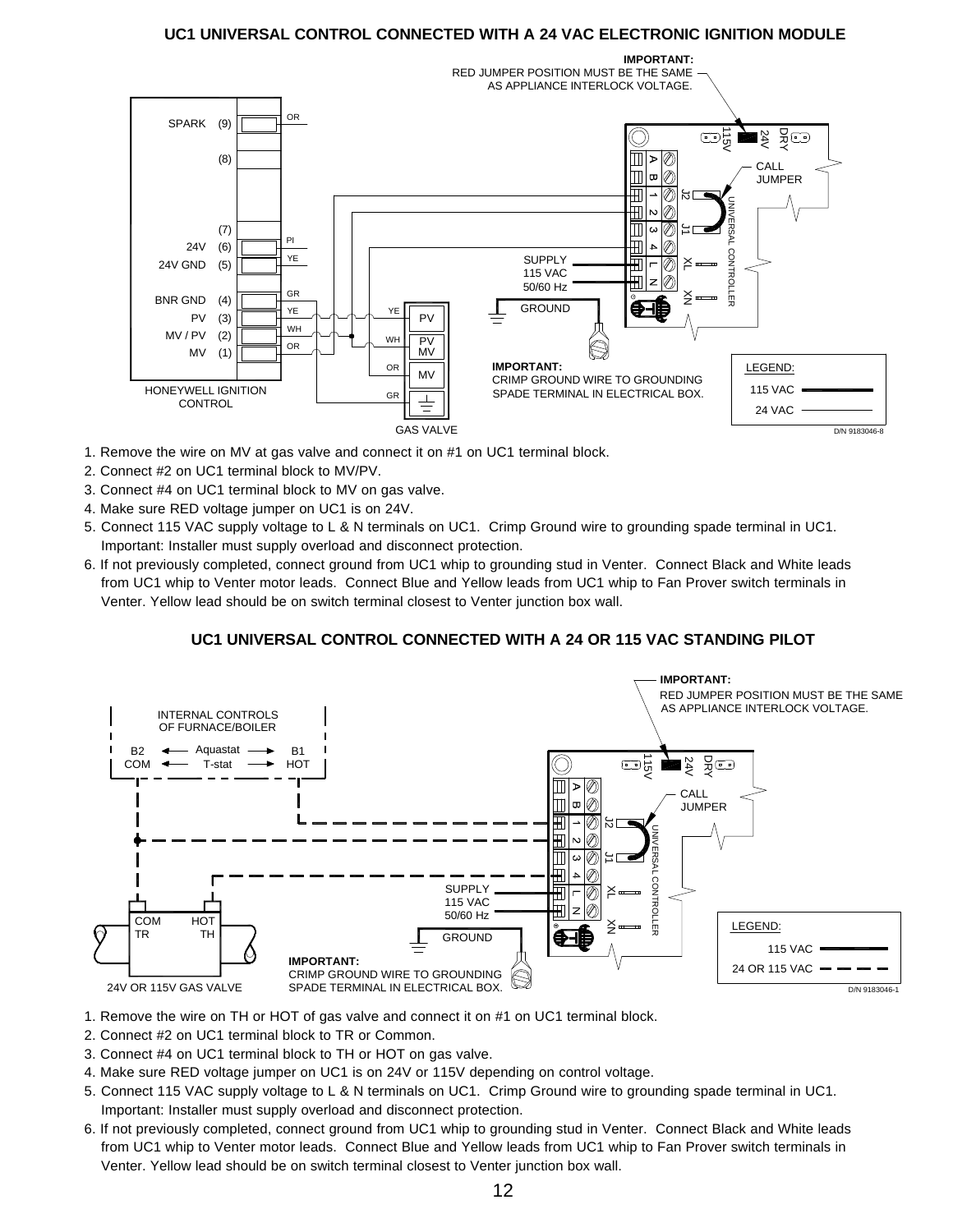## **UC1 UNIVERSAL CONTROL CONNECTED WITH A SINGLE ZONE 24 VAC THERMOSTAT**



- 1. Connect W from t-stat to #1 on terminal block of UC1.
- 2. Connect #2 on UC1 terminal block to C on internal control terminal strip of furnace/boiler.
- 3. Connect #4 on UC1 terminal block to W on internal control terminal strip of furnace/boiler.
- 4. Make sure RED voltage jumper on UC1 is on 24V.
- 5. Connect 115 VAC supply voltage to L & N terminals on UC1. Crimp Ground wire to grounding spade terminal in UC1. Important: Installer must supply overload and disconnect protection.
- 6. If not previously completed, connect ground from UC1 whip to grounding stud in Venter. Connect Black and White leads from UC1 whip to Venter motor leads. Connect Blue and Yellow leads from UC1 whip to Fan Prover switch terminals in Venter. Yellow lead should be on switch terminal closest to Venter junction box wall.



**UC1 UNIVERSAL CONTROL AND WHKE INTERLOCK KIT CONNECTED WITH A MILLIVOLT APPLIANCE** 

SAFETY CIRCUIT ACROSS P1 & P2 OF UC1 IS NOT UTILIZED ELECTRICAL BOX.

WITH HEATING EQUIPMENT AS SHOWN. IN THIS APPLICATION. SPILL SWITCH MUST BE INTERLOCKED (ECO) OF WATER HEATER. LINEAR LIMIT SPILL SWITCH, ON 750 MILLIVOLT (POWER PILE) WATER HEATERS WIRE LINEAR LIMIT SPILL SWITCH IN SERIES WITH HIGH LIMIT 950-0470 JUNCTION ADAPTER AND GAS PRESSURE SWITCH ARE INCLUDED WITH WHKE KIT.

Each millivolt appliance interlocked with the UC1 must have its own WHKE kit installed. The WHKE Gas Pressure Switch actuates the Venter through the A - B Dry contacts. The Linear Limit switch disables the heater in the event of a venting malfunction. **IMPORTANT**: Each millivolt appliance interlocked with the UC1 must have its own Linear Limit spill switch.

- 1. Wire WHKE Gas Pressure Switch across A and B terminals on UC1. Do not supply voltage to A and B terminals.
- 2. Wire WHKE Linear Limit in series with thermocouple junction adapter or high limit ECO of water heater.
- 3. Make sure RED voltage jumper on UC1 is in the DRY position.
- 4. Connect 115 VAC supply voltage to L & N terminals on UC1. Crimp Ground wire to grounding spade terminal in UC1. Important: Installer must supply overload and disconnect protection.
- 5. If not previously completed, connect ground from UC1 whip to grounding stud in Venter. Connect Black and White leads from UC1 whip to Venter motor leads. Connect Blue and Yellow leads from UC1 whip to Fan Prover switch terminals in Venter. Yellow lead should be on switch terminal closest to Venter junction box wall.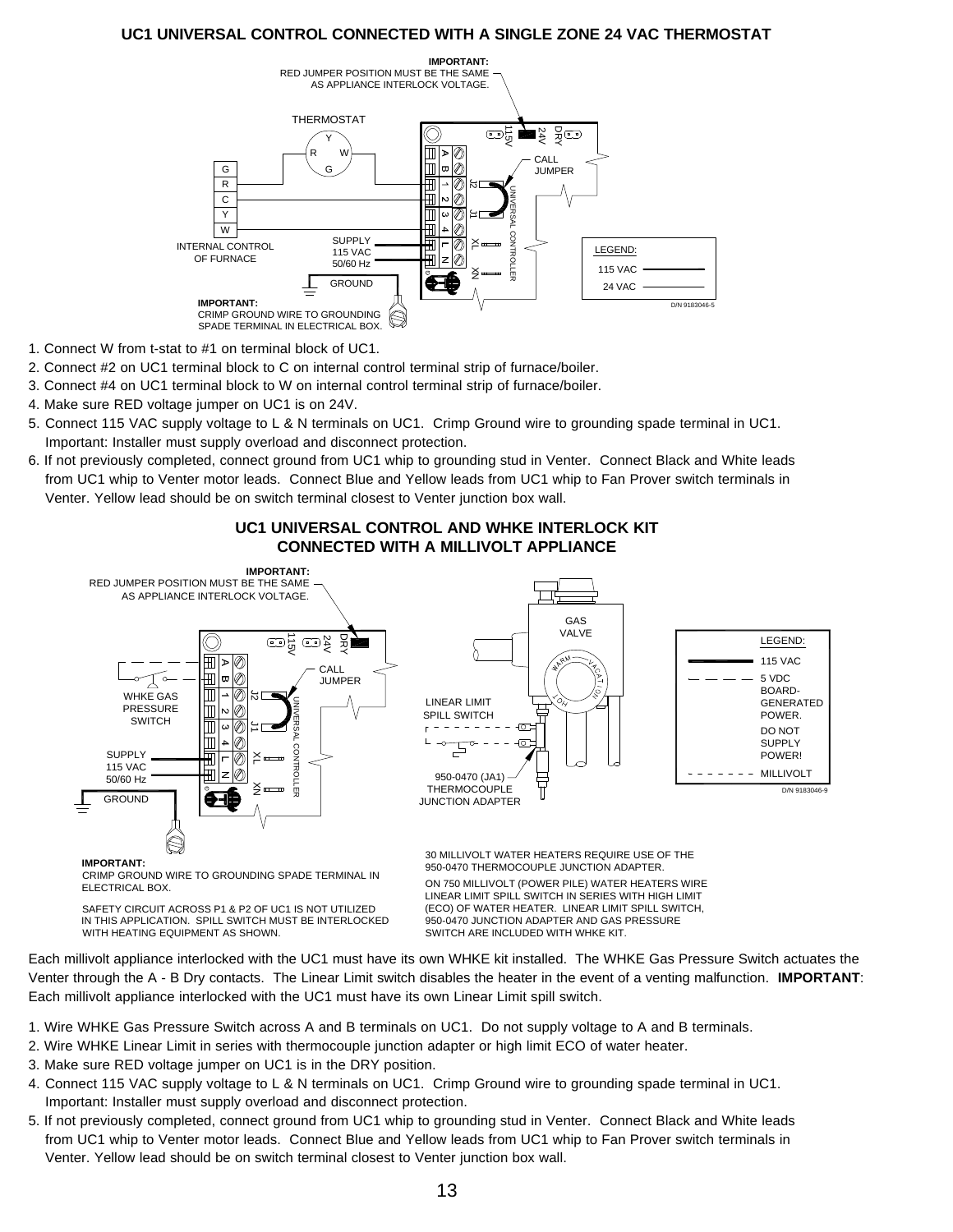## **UC1 UNIVERSAL CONTROL CONNECTED TO A GAS OR OIL BURNER WITH AN AQUASTAT**



- 1. Disconnect B1 from L1 of oil burner primary control, burner relay or hot of gas valve and reconnect to #1 on UC1 terminal block.
- 2. Connect #2 on UC1 terminal block to B2 or N.
- 3. Connect #4 on UC1 terminal block to the L1 on line voltage oil burner primary control, burner relay or gas valve.
- 4. Make sure RED voltage jumper on UC1 is on 115V.
- 5. Connect 115 VAC supply voltage to L & N terminals on UC1. Crimp Ground wire to grounding spade terminal in UC1. Important: Installer must supply overload and disconnect protection.
- 6. If not previously completed, connect ground from UC1 whip to grounding stud in Venter. Connect Black and White leads from UC1 whip to Venter motor leads. Connect Blue and Yellow leads from UC1 whip to Fan Prover switch terminals in Venter. Yellow lead should be on switch terminal closest to Venter junction box wall.

**NOTE:** If burner primary control goes out on lockout, the Venter will continue to run as long as a call for heat is present.

## **UC1 UNIVERSAL CONTROL CONNECTED TO A HONEYWELL R7184 SERIES OR EQUIVALENT PRIMARY CONTROL WITH A LINE VOLTAGE THERMOSTAT OR AQUASTAT**



- 1. Disconnect burner motor wire off the R7184.
- 2. Connect burner motor terminal of R7184 to #1 on UC1 terminal block.
- 3. Connect #2 on UC1 terminal block to L2 or N.
- 4. Connect #4 on UC1 terminal block to burner motor wire removed from R7184.
- 5. Make sure RED voltage jumper on UC1 is on 115V.
- 6. Connect 115 VAC supply voltage to L & N terminals on UC1. Crimp Ground wire to grounding spade terminal in UC1. Important: Installer must supply overload and disconnect protection.
- 7. If not previously completed, connect ground from UC1 whip to grounding stud in Venter. Connect Black and White leads from UC1 whip to Venter motor leads. Connect Blue and Yellow leads from UC1 whip to Fan Prover switch terminals in Venter. Yellow lead should be on switch terminal closest to Venter junction box wall.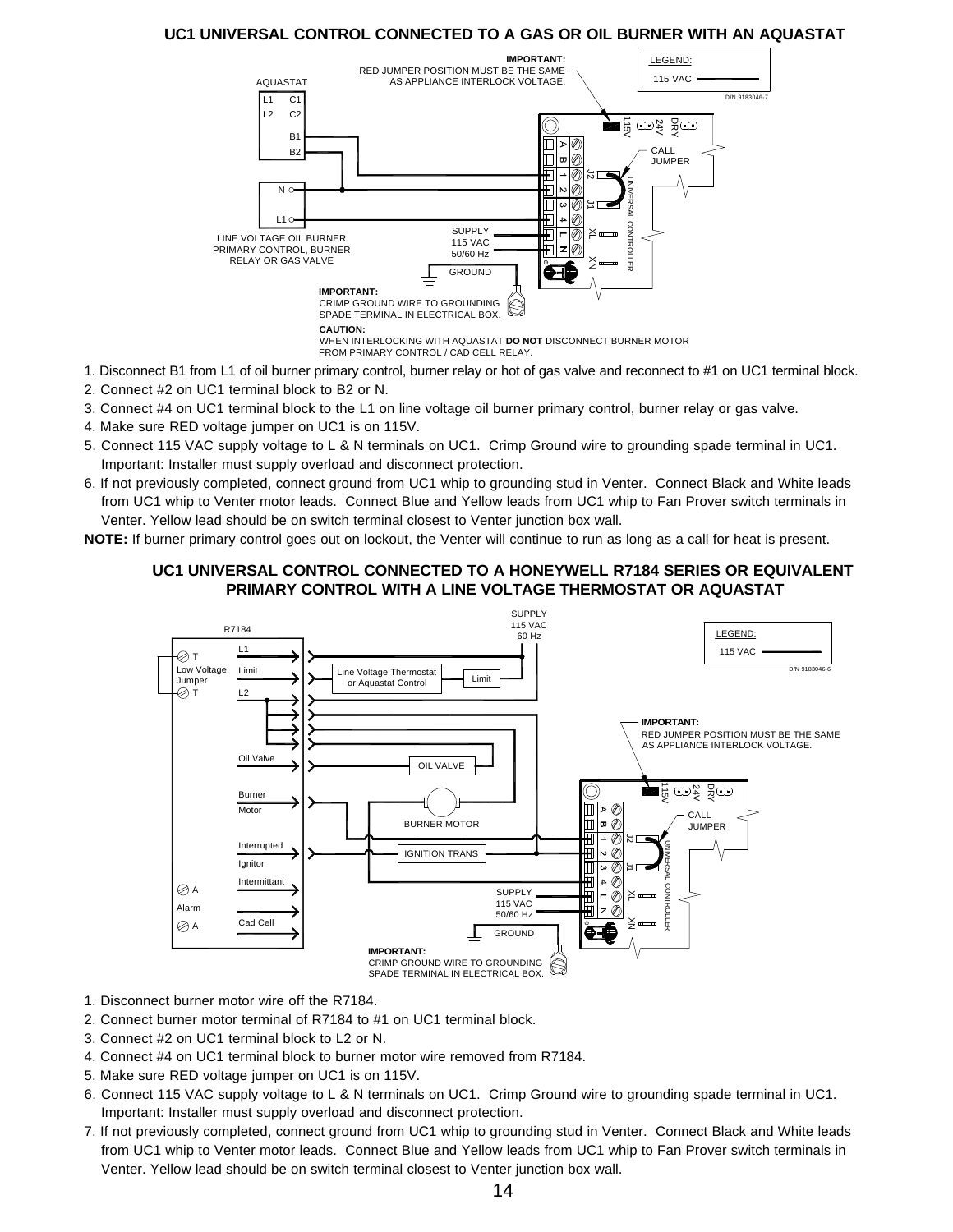## **UC1 UNIVERSAL CONTROL CONNECTED WITH A CARLIN 40200, 42230, 48245, 50200, 60200 SERIES OR EQUIVALENT AND A LINE VOLTAGE THERMOSTAT OR AQUASTAT**



- 1. Disconnect burner motor wire off the Orange on Carlin.
- 2. Connect burner motor terminal Orange of Carlin to #1 on UC1 terminal block.
- 3. Connect #2 on UC1 terminal block to L2 or N
- 4. Connect #4 on UC1 terminal block to burner motor wire removed from Orange of Carlin.
- 5. Make sure RED voltage jumper on UC1 is on 115V.
- 6. Connect 115 VAC supply voltage to L & N terminals on UC1. Crimp Ground wire to grounding spade terminal in UC1. Important: Installer must supply overload and disconnect protection.
- 7. If not previously completed, connect ground from UC1 whip to grounding stud in Venter. Connect Black and White leads from UC1 whip to Venter motor leads. Connect Blue and Yellow leads from UC1 whip to Fan Prover switch terminals in Venter. Yellow lead should be on switch terminal closest to Venter junction box wall.



**UC1 UNIVERSAL CONTROL CONNECTED TO A HONEYWELL**

- 1. Separate the Black burner motor wire from the Orange wire of R8184 Primary Control. NOTE: Do not separate the ignition transformer wire from the Orange.
- 2. Connect Orange wire of R8184 to #1 on UC1 terminal block.
- 3. Connect #2 on UC1 terminal block to White on R8184.
- 4. Connect Black of burner motor to #4 on UC1 terminal block.
- 5. Make sure RED voltage jumper on UC1 is on 115V.
- 6. Connect 115 VAC supply voltage to L & N terminals on UC1. Crimp Ground wire to grounding spade terminal in UC1. Important: Installer must supply overload and disconnect protection.
- 7. If not previously completed, connect ground from UC1 whip to grounding stud in Venter. Connect Black and White leads from UC1 whip to Venter motor leads. Connect Blue and Yellow leads from UC1 whip to Fan Prover switch terminals in Venter. Yellow lead should be on switch terminal closest to Venter junction box wall.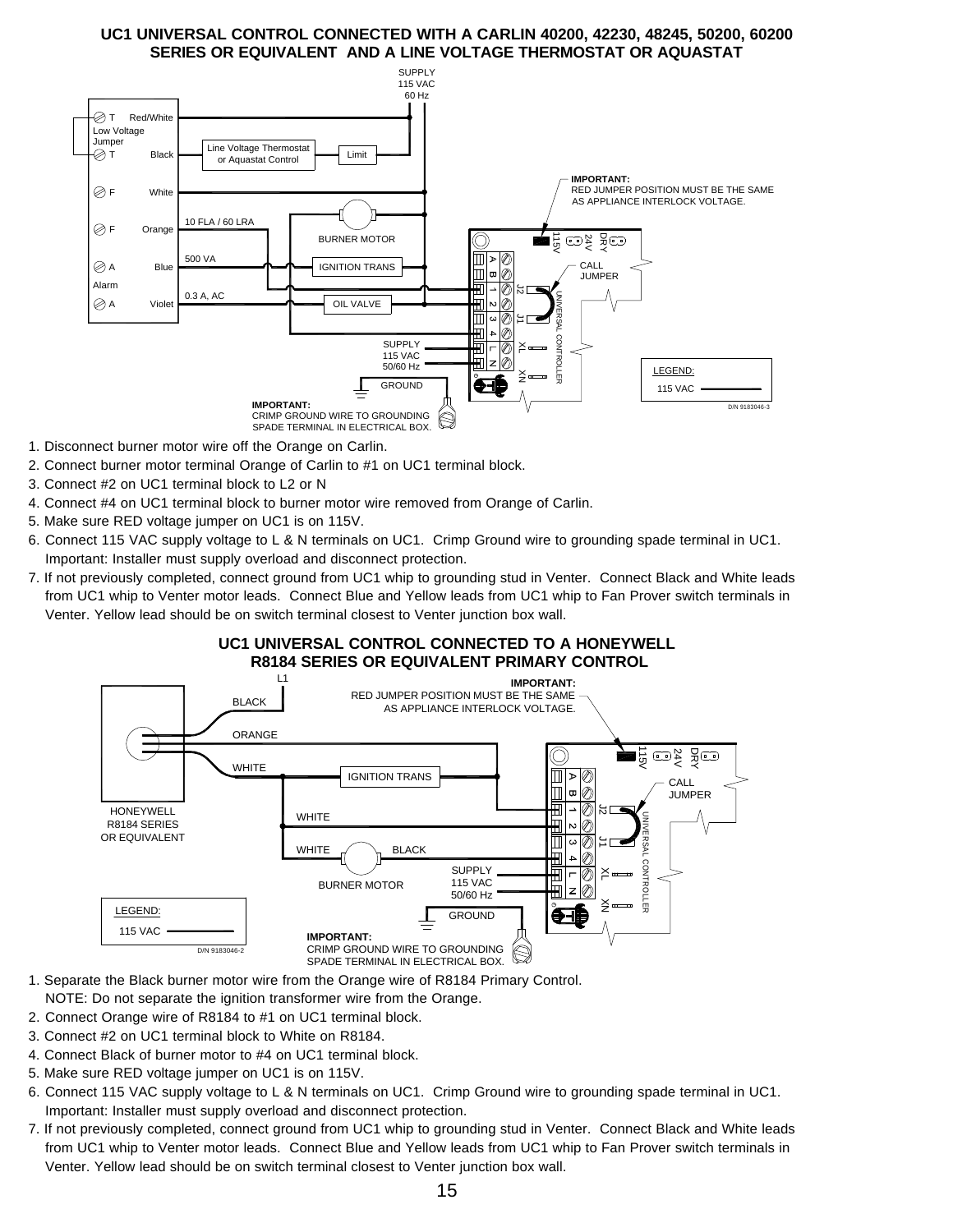## **UC1 UNIVERSAL CONTROL CONNECTED WITH A HONEYWELL R8184 SERIES OR EQUIVALENT PRIMARY CONTROL AND A BURNER MOTOR POST-PURGE**



- 1. Separate the burner motor wire and ignition transformer from the Orange wire of R8184.
- 2. Connect the Orange of R8184 to #1 on UC1 terminal block.
- 3. Connect #2 on UC1 terminal block to White on R8184 or N.
- 4. Connect the HOT wire of oil solenoid valve to #4 on UC1 terminal block and neutral wire to White or N.
- 5. Connect burner motor and ignition transformer HOT wires to M terminal on UC1 and neutrals to White or N.
- 6. Make sure RED voltage jumper on UC1 is on 115V.
- 7. Connect 115 VAC supply voltage to L & N terminals on UC1. Crimp Ground wire to grounding spade terminal in UC1. Important: Installer must supply overload and disconnect protection.
- 8. If not previously completed, connect ground from UC1 whip to grounding stud in Venter. Connect Black and White leads from UC1 whip to Venter motor leads. Connect Blue and Yellow leads from UC1 whip to Fan Prover switch terminals in Venter. Yellow lead should be on switch terminal closest to Venter junction box wall.

#### **UC1 UNIVERSAL CONTROL OPERATIONAL CHECK**

- 1. Confirm power is supplied to the Control. LED #5 (RED) should be on.
- 2. Activate the UC1 by initiating an appliance call for heat. LED #1 (AMBER) should be on.
- 3. The motor relay will close and activate the Venter motor. LED #3 (GREEN) should be on and Venter motor should be running.
- 4. If the safety circuit across P1 & P2 (Venter Prover) is closed, indicating an approved condition, the appliance interlock relay will close making terminal #3 closed to terminal #4 & LED #2 (GREEN).
- 5. Remove power to the UC1 and any interlocked appliances. The LED #5 (RED) or any LED's should not be on. Test the safety circuit by removing the Blue or Yellow lead from Fan Proving switch in HS-Series electrical box. Do not let the opened LEAD touch a ground or damage may occur to the control when power is Reestablished. Reestablish power to the UC1 and interlocked appliances and initiate an appliance call for heat. After 60 seconds a Prover Start Up fault should arise with LED #4 (RED) and LED #5 (RED) flashing in unison.
- 6. Remove appliance call for heat and power to the UC1 and any interlocked appliances. The LED #5 (RED) or any LED's should not be on. Reconnect Blue or Yellow Fan Prover lead to Fan Prover Switch terminal removed from in step 5.
- 7. Reestablish power to UC1 and interlocked appliances and initiate a call for heat to confirm proper operation of UC1 and appliance.

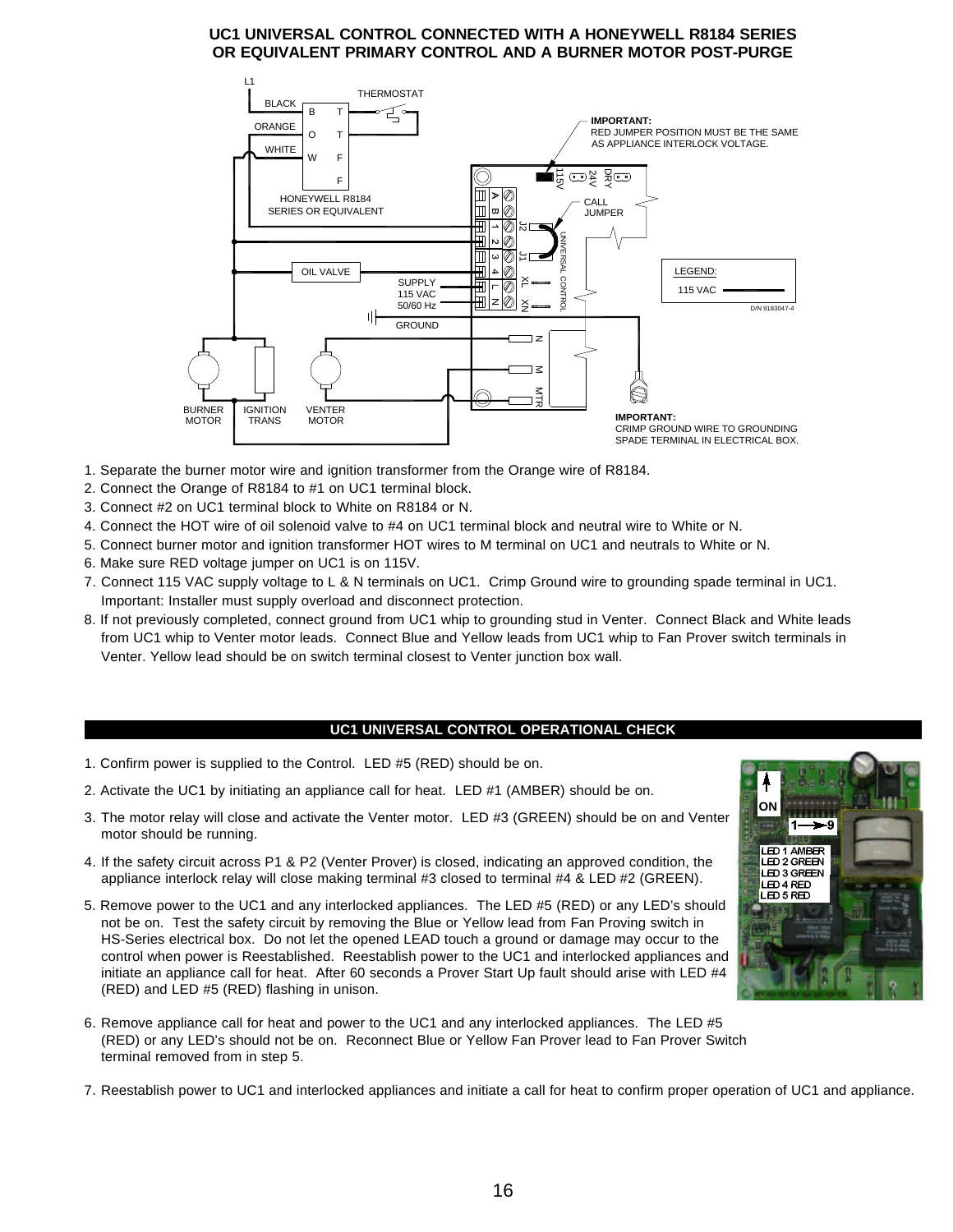#### **DRAFT CHECK, SAFETY INTERLOCK & COMBUSTION AIR TEST**

## **WARNING**

The Power Venter Fan Proving Switch is designed to disable the appliance gas valve or burner motor upon Power Venter failure only! It is not designed and cannot replace, regular vent system inspection, appliance servicing and combustion testing.

- 1. Close all doors and windows of the building. If the appliance is installed in a utility room or closet, close the entrance door to this room. Close fireplace dampers.
- 2. Turn on clothes dryer and all exhaust fans such as range hoods, bathroom exhausts and whole house fans to maximum speeds. Do not operate a fan used strictly for Summer exhausting.
- 3. Following the appliance manufacturer's instructions, place the appliance in operation, set thermostat for continuous operation.
- 4. Verify that Power Venter operates first, prior to burner ignition. Watch to make sure burner lights off properly.



#### **GAS**

After allowing appliance(s) to operate for 15 minutes, follow the appliance manufacturers instructions to verify that the recommended draft is present. In general, most gas appliances will operate safely with flue outlet draft levels from -0.02 to -0.05" W.C.. If the draft is excessive, make necessary adjustments to the barometric control and/or follow the, "Power Venter Air Flow Damper Adjustment" procedure outlined below. As a cross check, a candle or match can be held adjacent to the draft hood or barometric control to verify flame/smoke is being drawn into, and not rolling out of edge of the relief opening, (See Diagram I). If exhaust gases are escaping from the relief opening of the draft hood or barometric control, the equipment should not be operated until proper adjustments or repairs are made to provide adequate draft levels.

#### **OIL**

After allowing equipment to operate for 15 minutes, make necessary adjustments to the primary air intake and barometric draft control to comply with the manufacturer recommended over-fire draft and CO2 requirements of the appliance. In most cases, the over-fire draft should be in a range of -.02" to -.04" W.C. If adjustments to the primary air intake and barometric draft control do not provide the required over-fire draft, the Power Venter draft adjustment must be repositioned accordingly. Measure over-fire draft after repositioning Power Venter draft adjustment, (See Diagram J).

5. Next, turn on all other fuel-burning appliances within the same room so they will operate at their full input. Repeat Step 3 above, checking the draft on each appliance.

#### **POWER VENTER AIR FLOW DAMPER ADJUSTMENT**

The Air Flow Damper Adjustment on the Power Venter is factory set for maximum air flow. Operating a properly sized Power Venter at its maximum setting will assure that combustion gases are safely removed to the outside. If the Power Venter has excess venting capacity than what is required for this application, operating the Power Venter with the air-flow adjustment at the maximum setting may draw more dilution air than necessary.

The Air Flow Damper Adjustment may be set by use of a combustion analyzer, inclined manometer or draft gauge. Alternatively, the damper adjustment can be set using a smoke candle or taper, as follows:

- 1. With all exhaust fans operating, air inlets closed and all appliances firing (as instructed above), hold a lighted match or taper around the edge of the relief opening of the draft hood(s) or barometric draft control, (See Diagram I).
- 2. Set Air Flow Adjustment by loosening locknut and turning damper rod handle. CAUTION: HANDLE MAY BE HOT, use pliers to move handle. Position of rod handle indicates the position of Air Flow Adjustment inside housing, (See Diagram J).
- 3. Using pliers, move handle towards minimum draft setting until spillage is detected at draft hood relief opening, then re-open Air Flow Adjustment just enough to eliminate spillage.
- 4. Lock Air Flow Adjustment at desired setting by tightening locknut.
- 5. Return doors, windows, exhaust fans, fireplace dampers and appliances to their previous conditions of use.

#### **COMBUSTION AIR**

Adequate combustion air is vital for proper combustion and for safe venting. Likewise, for proper Power Venter performance, adequate combustion air must be available to the appliance. Many installers assume adequate combustion air is present, especially in older homes. In some cases this is a false assumption, because many older homes have been made "tight" due to weatherization. Size the combustion air opening(s) into the appliance room as outlined local or national codes. Tiernlund's IN-FORCER<sup>™</sup> Combustion Air Intake Systems provide a convenient interlocked way to provide combustion air to the equipment room. When installing a Power Venter it is not necessary to supply any more combustion air than normally required when conventional venting. Common symptoms of inadequate combustion air include: Fan Proving Switch short cycling, odor present at end of burner cycle, outside air enters the structure through the Power Venter during appliance off cycle.

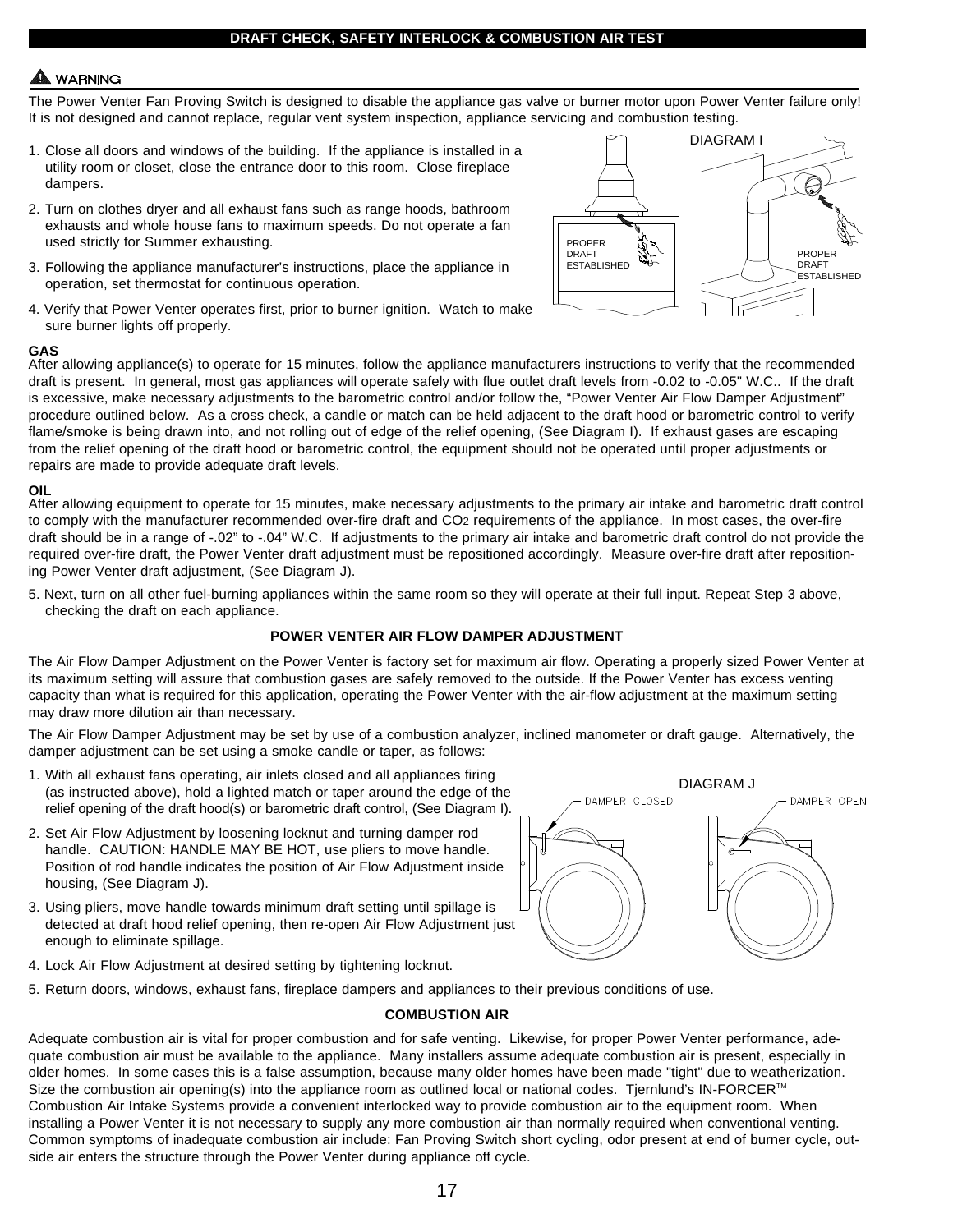#### **MAINTENANCE**

- 1. The HSJ,1,2 motors are permanently lubricated and do not need to be oiled.
- 2. The end-user must semiannually inspect the Vent Hood and vent pipe for blockage, corrosion and leaks.
- 3. A vent system inspection must be performed annually by a qualified service agency. The inspection should include the operation circuit check, safety interlock test, combustion air test and a visual inspection of the complete vent system for corrosion, blockage or leaks. Any corrosion, blockage or leaks detected must be repaired or replaced immediately.

#### **TROUBLESHOOTING**

## **A** WARNING

The following guide is intended to be used if a problem occurs during the use of the Venter and UC1. It may be necessary to measure voltage during troubleshooting. **Extreme caution must be exercised to prevent injury.** If you are unable to determine the defective part with the use of this guide, call your Tjernlund distributor or Tjernlund Products direct at 1-800-255-4208 for further assistance.

**IMPORTANT:** To reset faults, verify fault by checking the LEDs and then remove call for heat.

#### **LED STATUS & FAULT INDICATORS**

#### **LED INDICATOR LIGHTS**

LED #1 (Amber) Appliance call for heat.

LED #2 (Green) Safety circuit through P1 & P2 (Venter Fan Prover) is verified "Open" upon start-up. Burner circuit is energized with contact closure from terminal 3 to 4. Also verifies Venter prover is closed during run cycle. LED #3 (Green) Power switched to Venter motor from L to MTR & M.

LED #4 (Red) Status indicator.

LED #5 (Red) 115 VAC power supplied to board. Also used as status indicator.

#### **LED INDICATOR LIGHT STATUS & FAULTS**

| LED #4 & #5 Flashing Alternately | = Prover start up fault. Venter Prover contacts "Closed" across P1 & P2 upon appliance call<br>before Venter is turned on. Prover status check must be activated, see page 5.         |
|----------------------------------|---------------------------------------------------------------------------------------------------------------------------------------------------------------------------------------|
| LED #4 & #5 Flashing in Unison   | $=$ Fan Prover circuit is "Open" longer than 60 seconds on start-up or 10 seconds during run<br>cycle. Venter Prover contacts are not staying "Closed" across P1 & P2 safety circuit. |
|                                  | LED #4 Flashing & #5 on Continuous = System in Pre-Purge. (Pre-Purge options 0, 15, 30, 60 seconds)                                                                                   |
|                                  | LED #5 Flashing & #4 on Continuous = System in Post-Purge. (Post-Purge options 0, 30 seconds or 1, 2, 4, 8, 16 minutes)                                                               |

#### **SYMPTOM 1: VENTER OPERATES CONTINUOUSLY**

Verify that Venter is not in post-purge mode which could last up to 16 minutes. A factory post-purge has been set for 2 minutes. LED #4 (Red) will be on continuously and LED #5 will be flashing during post-purge. A Venter pre-purge could also be set for up to 1 minute. LED #4 (Red) will be flashing and LED #5 will be on continuously during a Venter pre-purge. See "Pre / Post-Purge Settings" on page 5.

Verify that LED #1 (Amber) is not lit.

Yes, LED #1 (Amber) is lit: Check interlock wiring. UC1 control is receiving constant call for heat signal.

LED #1 (Amber) is not lit: Replace UC1 circuit board part number 950-8804.

#### **SYMPTOM 2: VENTER MOTOR DOES NOT OPERATE**

Verify that UC1 control has power, LED #5 (Red) should be lit. Verify that LED# 4 (Red) or LED# 5 (Red) are not flashing. See "LED Status & Fault Indicators", above.

No: Check circuit breaker, disconnect switches and wiring. Confirm that motor leads are connected to N & MTR terminals.

Yes, LED #5 (Red) is lit: Verify that the interlocked burner is calling for heat, LED #1 (Amber) should be lit.

No, LED #1 (Amber) is not lit: Verify interlock wiring and that thermostat/aquastat is adjusted to call for heat. Verify that the RED voltage selection jumper is installed so that it matches the voltage of the interlocked burner.

Yes, LED #1 (Amber) is lit: Verify Prover safety circuit fault does not exist. See, "LED Status & Fault Indicators", above. If faults exist check Prover P1 & P2 safety circuit.

If no faults exist, check for 115 VAC across terminals N and MTR.

Voltage present: Confirm Black and White leads from UC1 whip are securely fastened to motor leads in Venter. If so, replace Venter motor.

No voltage present: Replace UC1 circuit board part number 950-8804.

#### **SYMPTOM 3: UC1 OPERATES, BUT BURNER DOES NOT**

NOTE: Prover status check **must** be activated when side wall venting, see page 5. For any newly established call for heat the UC1 will run for 60 seconds to try to close the fan prover circuit (P1 to P2). If circuit can not be made after 60 seconds LED's 4 & 5 (Red) will flash in unison, indicating a prover check circuit fault on UC1 start up. The UC1 will shut down and LED's 4 & 5 (Red) will flash in unison, indicating a prover check circuit fault on UC1 start up. NOTE: If primary control of oil burner locks out during the 1 minute period the UC1 safety circuit and LED's 4 & 5 will be reset. If the fan prover makes on start up, but breaks for more than 10 seconds during the burner cycle, LED's 4 & 5 (Red) will flash in unison indicating a prover circuit fault. The UC1 will continue to run for 10 minutes to try to make the prover circuit as long as a call for heat exists. After 10 minutes the UC1 will shut down and LED's 4 & 5 (Red) will flash in unison indicating a prover circuit fault. Remove the call for heat and then reestablish to reset the UC1 prover safety circuit (P1 to P2) & LED's.